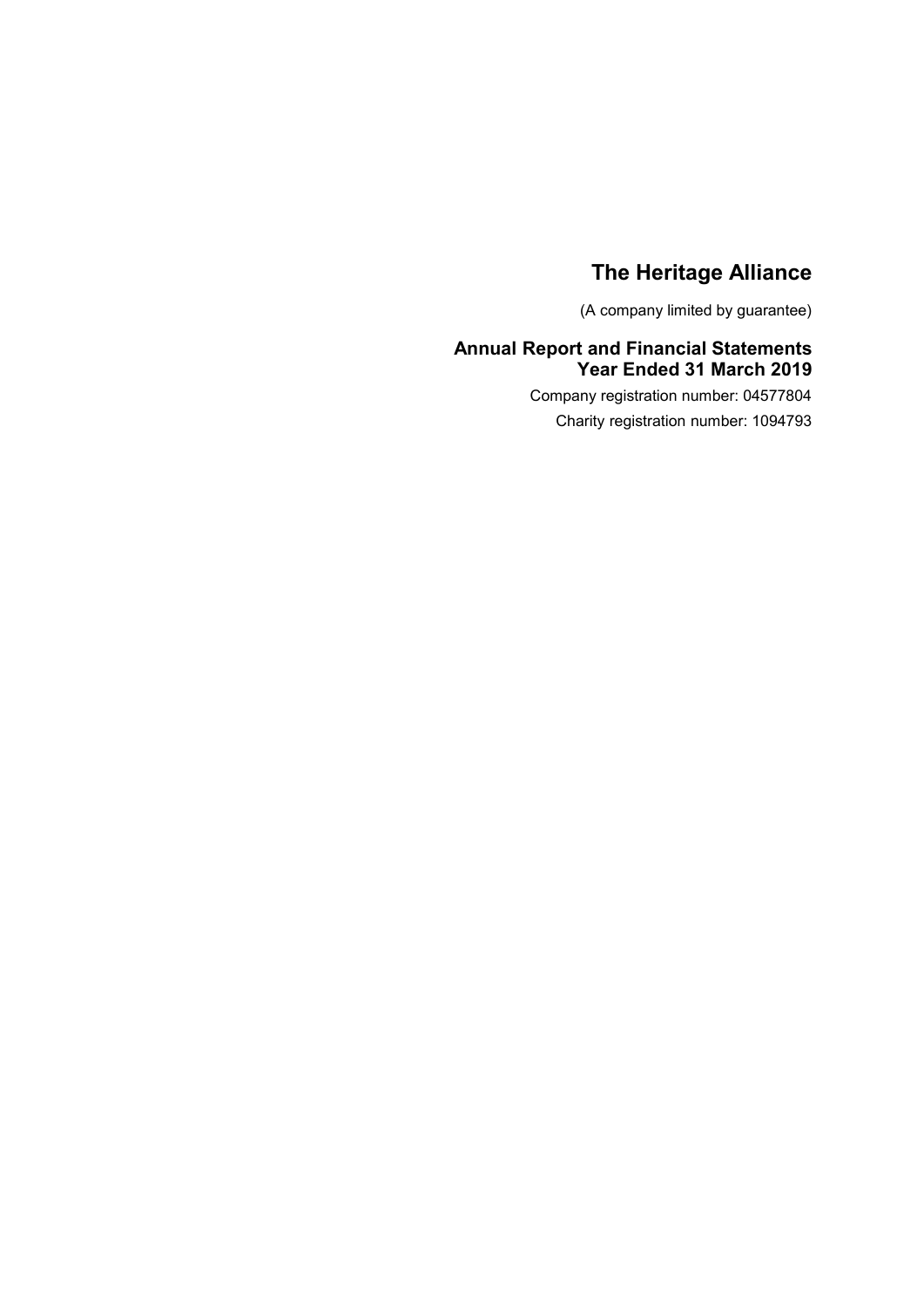# **Contents**

| Reference and Administrative Details                  | 1 to $2$ |
|-------------------------------------------------------|----------|
| <b>Trustees' Report</b>                               | 3 to 15  |
| <b>Statement of Trustees' Responsibilities</b>        | 16       |
| Independent Examiner's Report                         | 17       |
| <b>Consolidated Statement of Financial Activities</b> | 18 to 19 |
| <b>Consolidated Balance Sheet</b>                     | 20       |
| <b>Balance Sheet</b>                                  | 21       |
| Notes to the Financial Statements                     | 22 to 34 |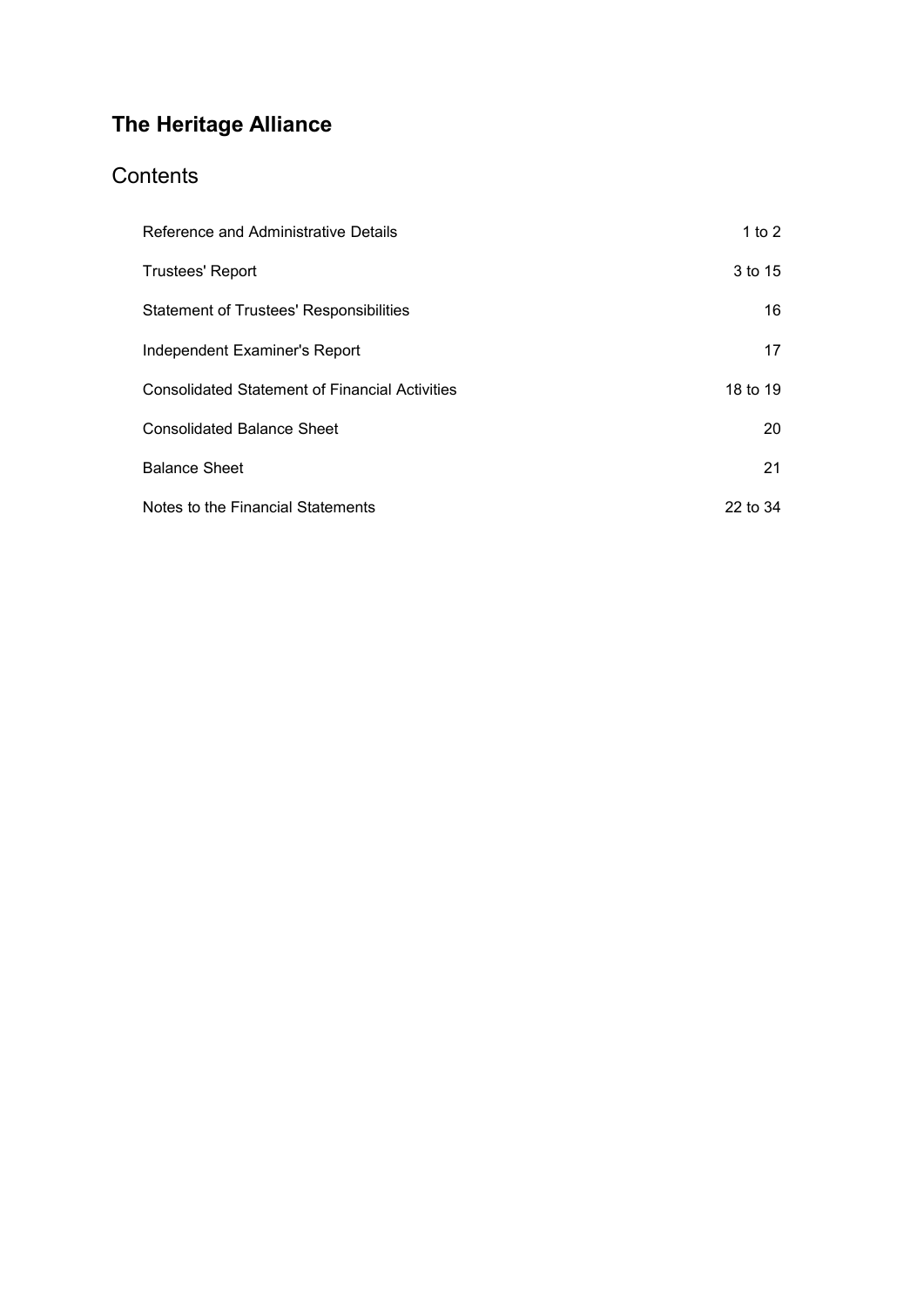# <span id="page-2-0"></span>Reference and Administrative Details

| <b>Trustees</b>               | Mr P M Ainsworth (Chairman) (appointed 6 December 2018) |
|-------------------------------|---------------------------------------------------------|
|                               | Mr J H Cleary                                           |
|                               | Dr I H Samuel                                           |
|                               | Prof I W F Baxter                                       |
|                               | Mr R J J Norton                                         |
|                               | Mr B J Cowell                                           |
|                               | Ms J Wills                                              |
|                               | Mr P Aiers                                              |
|                               | Dr A Whitelock (appointed 10 July 2018)                 |
|                               | Mrs H A Jermy (appointed 6 December 2018)               |
|                               | Rear Admiral R A G Clare (appointed 6 December 2018)    |
|                               | Mr M B Sutton (appointed 13 February 2019)              |
|                               | Dr L G Grossman (Chairman) (resigned 6 December 2018)   |
|                               | Ms M J Scott (resigned 6 December 2018)                 |
|                               | Mr B M Donoghue (resigned 6 December 2018)              |
|                               | Ms S Fox (resigned 6 December 2018)                     |
| <b>Secretary</b>              | Ms E Glithero-West                                      |
| <b>Senior Management Team</b> | Ms E Glithero-West, Chief Executive Officer             |
| <b>Principal Office</b>       | 5-11 Lavington Street<br>London<br>SE1 0NZ              |
|                               | The charity is incorporated in England & Wales.         |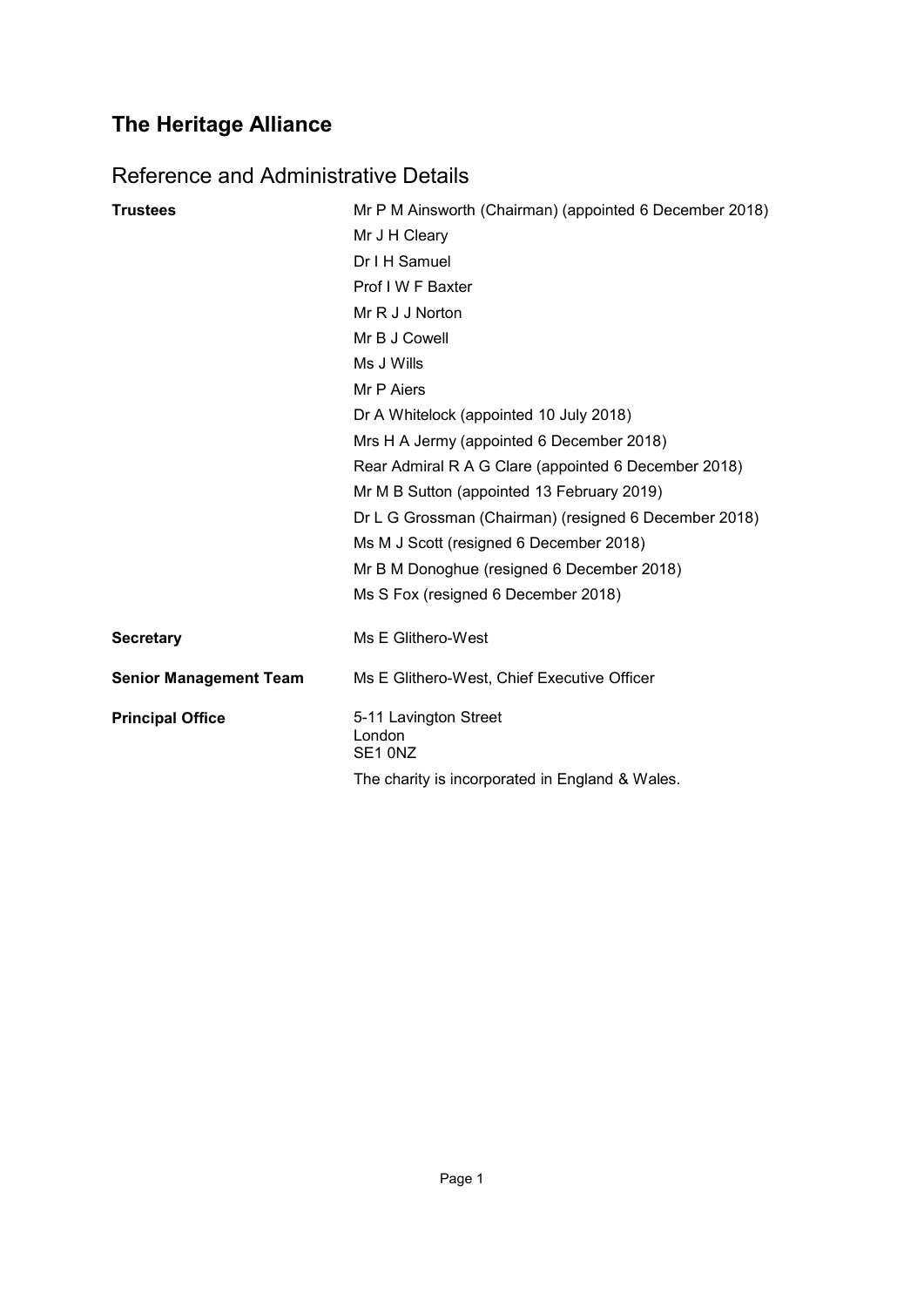# Reference and Administrative Details

| Company Registration Number 04577804 |                                                                                                          |
|--------------------------------------|----------------------------------------------------------------------------------------------------------|
| <b>Charity Registration Number</b>   | 1094793                                                                                                  |
| <b>Solicitors</b>                    | Taylor Walton<br>28-44 Alma Street<br>Luton<br>Bedfordshire<br>LU1 2PL                                   |
| <b>Bankers</b>                       | <b>CAF Bank Limited</b><br>25 Kings Hill Avenue<br>Kings Hill<br>West Malling<br>Kent<br><b>ME19 4JQ</b> |
| Independent Examiner                 | <b>Francis Clark LLP</b><br>North Quay House<br><b>Sutton Harbour</b><br>Plymouth<br>Devon<br>PL4 0RA    |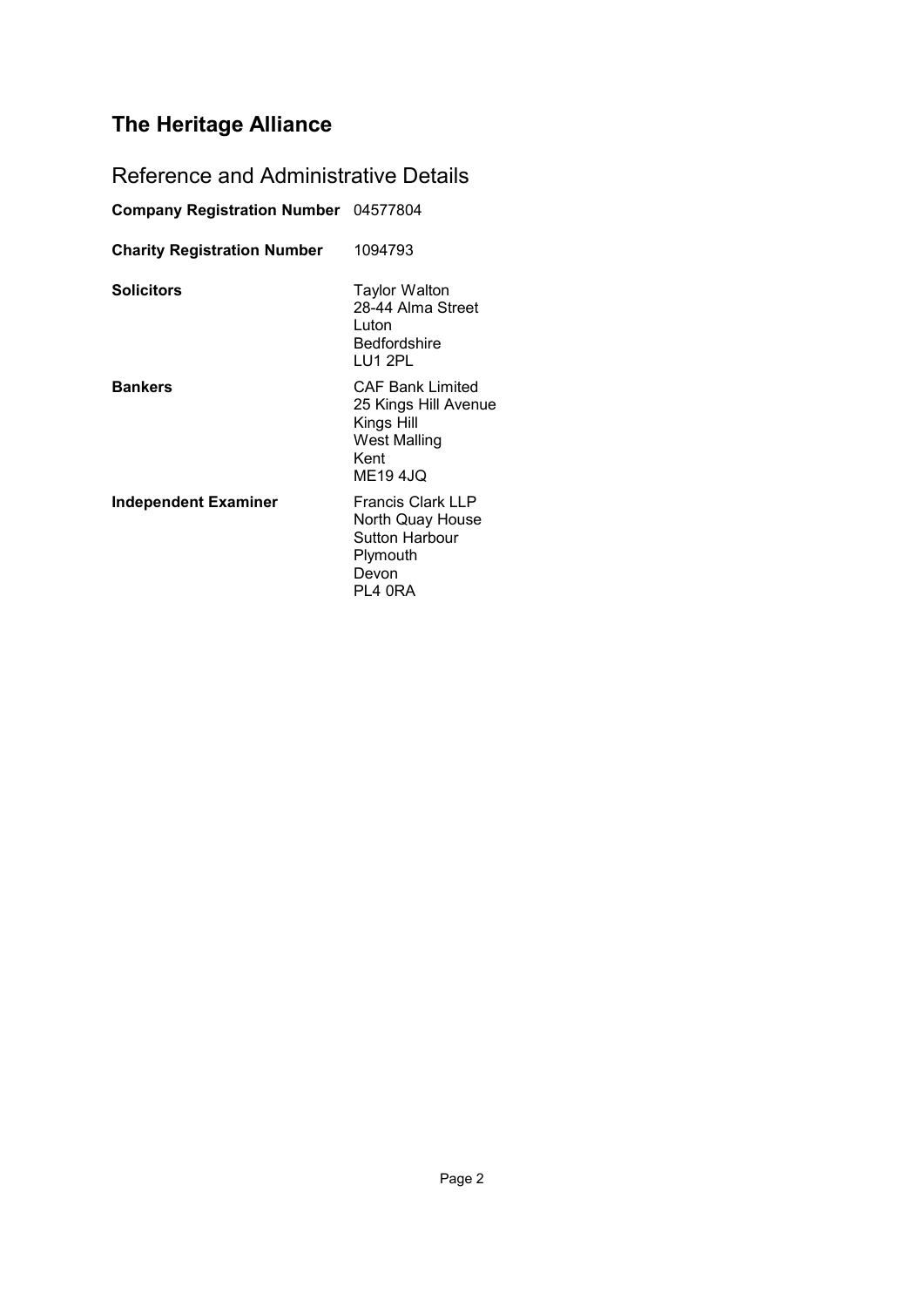## <span id="page-4-0"></span>Trustees' Report

The Trustees submit their report and the unaudited financial statements for the year ended 31 March 2019. The accounts have been drawn up in accordance with the appropriate statutory regulations, the company's governing document and Statement of Recommended Practice - Accounting and reporting by Charities (issued March 2005) ('SORP'), UK Accounting Standards and the Charities Act 2011.

### **2. Structure, Governance and Management**

Heritage Link was incorporated on 30 October 2002 under the Companies Act 1985. The company is limited by guarantee and does not have any share capital. Every Member undertakes to contribute such an amount as may be required not exceeding  $£1$  to the charity's assets should it be wound up.

The name-change from Heritage Link to The Heritage Alliance registered by Companies House on 19 February 2010, was confirmed by the Charity Commission on 1 April 2010.

The governing document is the Memorandum and Articles of Association and the Trustees of the charity are the directors for the purposes of company law. A revised Articles of Association was adopted by Special Resolution dated 6 December 2018.

The Heritage Alliance is a registered charity and company registered in England and Wales. It operates within guidelines approved by the Charity Commission, whereby the Trustees are the decision-making body but they seek approval for major strategic decisions by members at the Annual General Meeting ("AGM"). Authority to conduct The Heritage Alliance's day-to-day activities is delegated to the Chief Executive Officer, who is responsible for ensuring that the agreed strategy and policies are carried out.

Charities and not-for-profit heritage organisations are entitled to subscribe as full members of The Heritage Alliance, which is an umbrella body specifically set up to co-ordinate sector initiatives.

The Chairman is appointed by the Board. Trustees are elected by registered members of The Heritage Alliance at the AGM or co-opted during the year by the Trustees at a Board meeting subject to ratification by members at the next AGM.

At the December AGM five trustees came to the end of their terms of office: Dr Loyd Grossman CBE our Chair for 9 years, Bernard Donoghue and Selina Fox who came to the end of two terms of office and Marilyn Scott who came to the end of one term. We are enormously grateful for the hard work and dedication of our outgoing Chair and trustees. Due to his role in appointing a new Chairman, and the need for continuity, we proposed an adjustment to the governance documents that would allow Dr Ben Cowell an extraordinary fourth term of up to two years as trustee. These adjustments were reflected in the revised Articles of Association. The revised Articles of Association also amended the language of 'Chairman' to 'Chair'.

This year Dr Ingrid Samuel and Professor Ian Baxter were re-elected for a second term of office and Peter Aiers and Dr Anna Whitelock, who had been co-opted earlier in the year, were elected by members. Alongside them, our Chair elect Peter Ainsworth was formally appointed as trustee (and therefore Chair for a first term of 3 years) and two further new trustees were elected to their first term of office, Heather Jermy and Rear Admiral Roy Clare CBE DL.

In February 2019 our Treasurer elect, was co-opted onto the Board and his position will be formally put to members at the 2019 AGM.

At 31 March 2019, the Trustees, who are also directors, were as follows: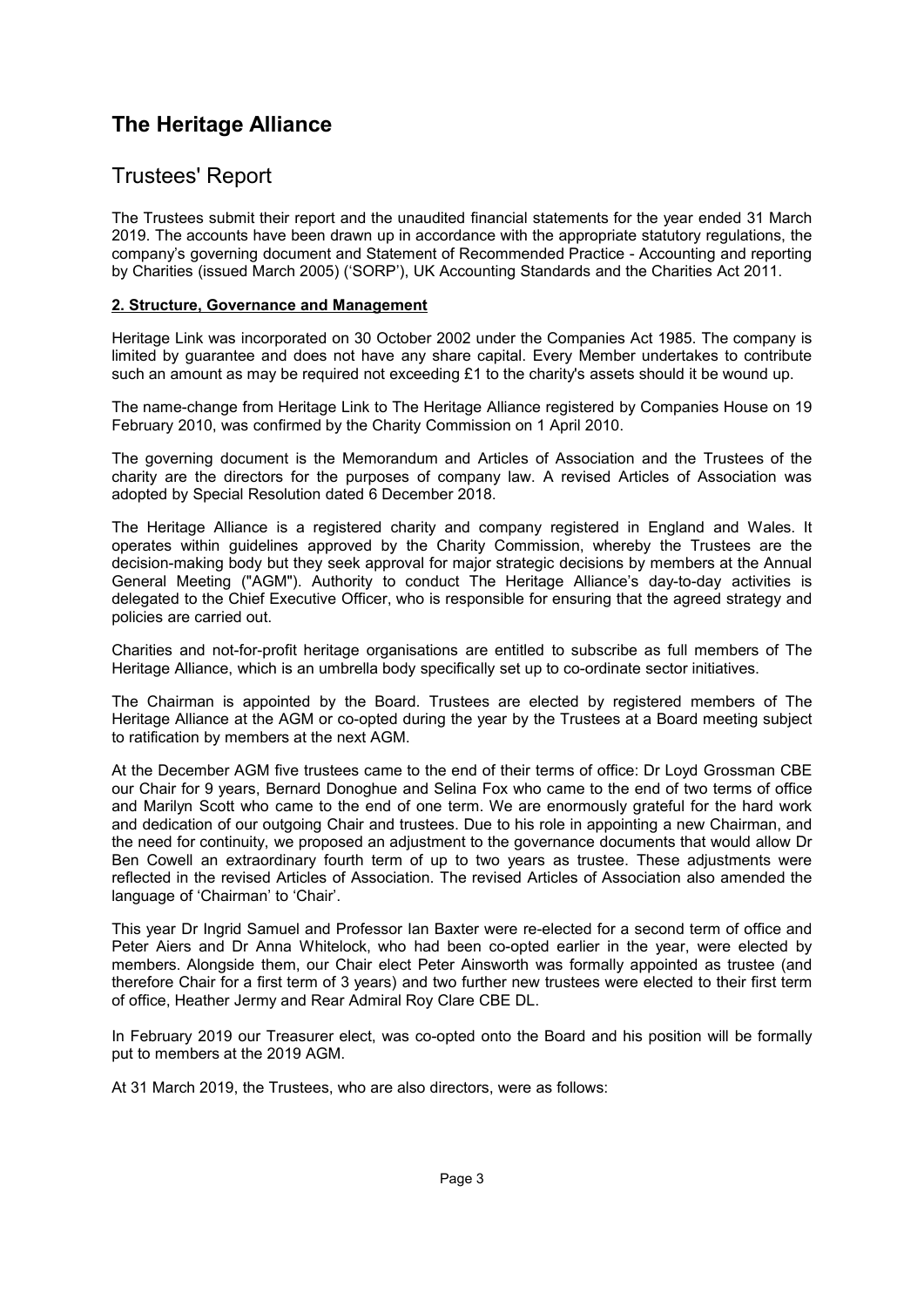## Trustees' Report

Mr P Ainsworth (Chairman), Mr J H Cleary, Dr I H Samuel, Prof I W F Baxter, Mr R J J Norton (Hon Treasurer), Mr B J Cowell (Deputy Chairman), Ms J Wills, Dr A Whitelock, Mr P Aiers, Rear Admiral R Clare, Ms H Jermy, Mr C Sutton (co-opted as Treasurer Elect).

The Board met in April, July, October and February.

#### **3. Objects and activities**

The objects of the charity as set out in the Memorandum and Articles of Association are:

a) For the benefit of the public:

i. To improve the efficient and effective fulfilment by heritage charities (as defined in the Articles of Association) of their objects; and

ii. To promote the efficient application of resources for charitable purposes by non-charitable institutions and organisations especially those established for purposes concerned with the protection, preservation, improvement, enhancement and/or revitalisation of the historic environment (as defined in the Articles of Association);

b) The advancement of education of the public:

i. In relation to historical and/or architectural significance of buildings and/or sites; and

ii. By promoting and encouraging public access to, study and appreciation of, the historic environment.

The Trustees of The Heritage Alliance confirm that the purposes of the organisation are recognised as Charitable pursuant to the Charities Act 2011 and have considered the Charity Commission's guidance on public benefit in planning the charity's activities. The Trustees believe that there are clear and identifiable public benefits arising from the pursuit of The Heritage Alliance's aims and objectives, and that these benefits are freely available to the general public without restriction.

### **4. Achievements and Performance 2018-19**

Our aims are to shape policy, demonstrate value, build skills and share best practice, and create a strong sustainable organisation. Top achievements this year include:

- Demonstrating the value of heritage to decision-makers and deepening our relationship with policy-makers and other sectors particularly through supporting the creation and operation of the new Heritage Council and our work on the impact of Brexit proposals on the sector;
- We are increasingly seen as a go-to organisation by Government to coordinate the views of the independent heritage sector, producing over 40 consultation responses and briefings this
- year and a substantial set of papers on the potential impacts of Brexit on the sector;
- Growing our membership to 132 organisations, with 123 core members and an additional 9 affiliates and further 14 individual members;
- Continuing the delivery of the popular fortnightly free e-bulletin Heritage Update and increasing our social media following;
- Delivery of a number of successful events including the Heritage Debate on Diversity, an International Conference, a Question and Answer session with the Shadow Minister, and a
- successful Heritage Day providing the platform for a Ministerial launch of the Government's Heritage Statement One Year On;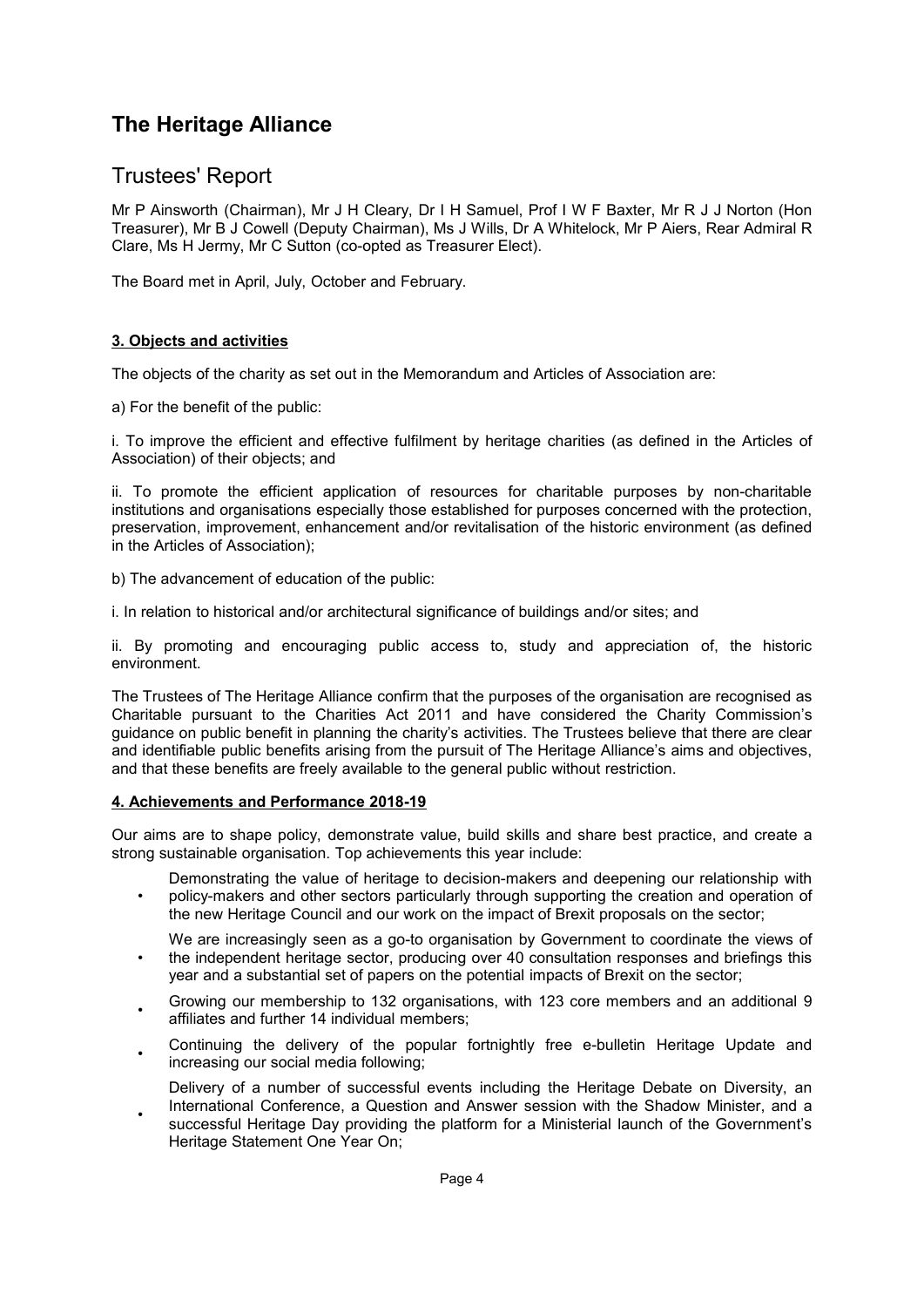## Trustees' Report

We held a very successful launch of our first International Report at the Chelsea Physic Garden at which we launched the British Council and Heritage Alliance Travel Grant Scheme,

- which will enable smaller organisations to explore new partnerships beyond the UK – so crucial at present. Case studies will be captured to continue to build the picture and evidence base of the value of our sector in relation to the soft power agenda;
- Submission of a successful National Lottery Heritage Fund Resilience Bid which will benefit the Alliance from the 2019-2020 financial year;
- Successful recruitment of a new Chair and Treasurer for the Alliance, alongside new trustee appointments;
- Successful continuation of funding of the Heritage 2020 project at the mid-term review point.
- We have awarded a contract for a new website which is in development and also forms part of the legacy of Giving to Heritage. This new site will be clearer and more up to date and will contain a new members' area;

The demand for the free resource The Heritage Funding Directory is still strong and continues to rise. The new website received 89,096 page views from 1 April 2018 to 31 March 2019, (which was 43% higher than the previous year), with 39,920 unique visits and average pages

• viewed per unique visit up 60% in the last year. We also know that this resource is used internationally, as some visitors had been directed from search engines from six countries outside Europe. Further updates and improvements to this site will be made in the next financial year;

We re-launched our Digital, Learning and Skills Advocacy Group, which has already held three energetic and successful meetings. Our busy Rural Heritage Group, alongside Spatial

• Planning and Fisheries have done a substantial body of work around legislation associated with planning reform and Brexit, and have achieved material changes in legislation, policy outcomes and involvement in important discussions;;

We began two cross-cutting projects on health and the creative industries. Members have been providing case studies and working with our sponsor Wessex Archaeology and volunteer expert Hannah Shimko respectively on these important projects.;

### **4.1 Shaping Policy**

•

The Heritage Alliance is the largest coalition of independent organisations in the heritage sector. We are uniquely placed to coordinate sector views, draw on members' knowledge and help policy makers realise the potential of heritage, reflected in our seat on the Heritage Council. The Alliance engages in thought leadership and briefs opinion-formers in the Westminster Government and beyond on the value of heritage and the contribution the independent heritage organisations make to contemporary society. The Chairman and Chief Executive continue to take a leading role in promoting this message with senior figures in Government, the heritage sector and business community. Over 93% of members responding to our policy priorities consultation in 2017 rated our advocacy work as of high importance to them, highlighting it as the most important area of our work overall to the majority for respondents. These positive messages were reinforced by our 2018 resilience survey.

The number of requests for assistance from Government continues to rise, particularly in relation to Brexit and the Heritage Council, and we continue to work very closely with DCMS and Historic England on a range of matters. Our CEO sits on the Heritage Council, the Cross-Government Cultural Protection working group and DEFRA's Agriculture Bill Tests and Trials groups. We have regular meetings with DCMS policy leads on a range of areas. Over the past year we have coordinated material and advised the DCMS on areas including Brexit impacts, no deal Brexit planning, the Budget, Soft Power strategy development, changes to the National Panning Policy Framework (NPPF), The Agriculture Bill, Fisheries Bill and Environment Bill, immigration, emissions, and worked closely with the department on the development and agendas of the Heritage Council.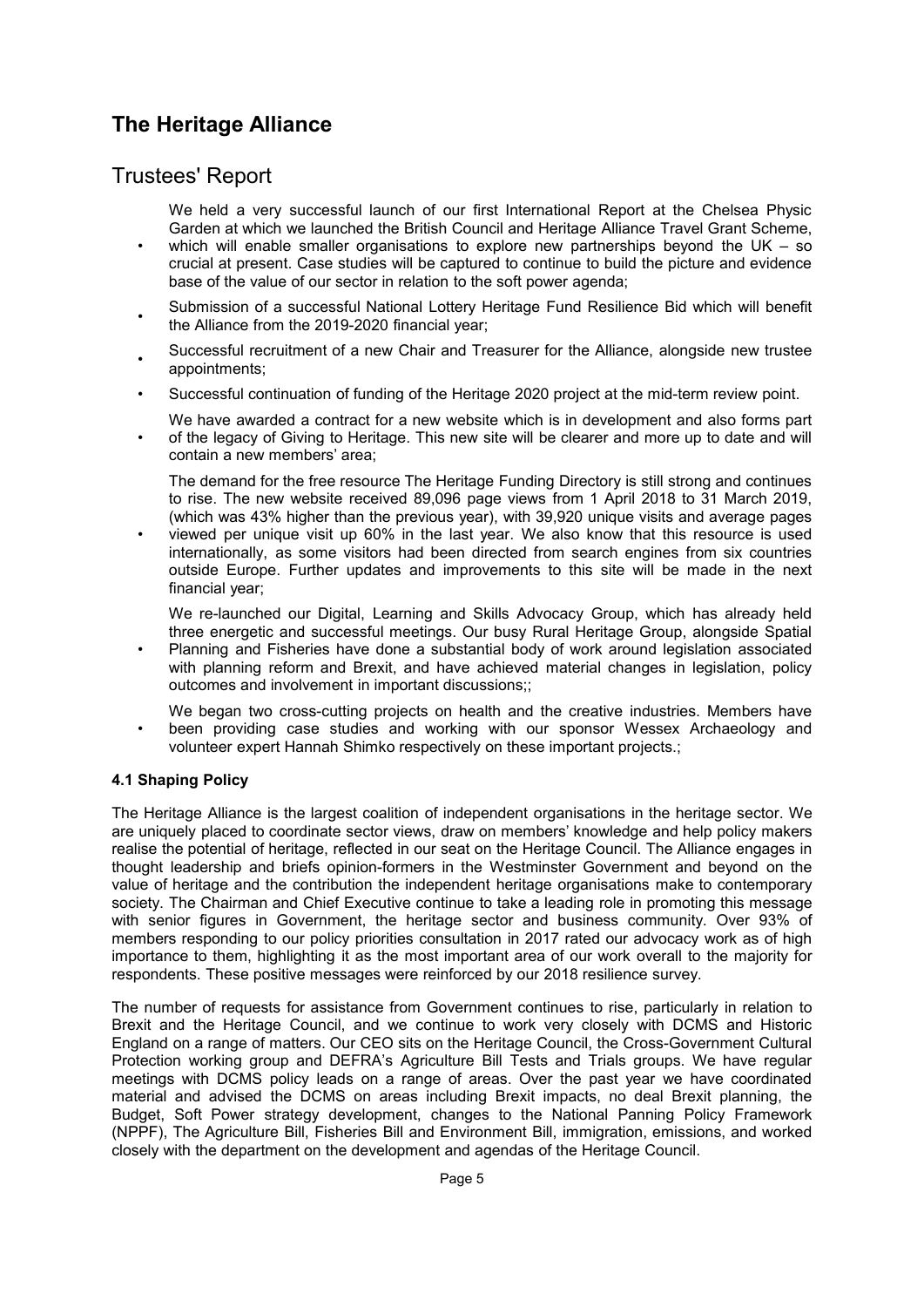## Trustees' Report

We have also built stronger ties and worked with policy leads at MHCLG on changes to the NPPF and other planning matters, with DEFRA on marine and fisheries, the 25 Year Plan follow-up, the Agriculture Bill and the future of ELMs and the Environment Bill. Our advocacy work, in collaboration with others has led to material changes in the NPPF, the Fisheries Bill and the Agriculture Bill. Emma Squire, DCMS Culture Director, noted at our international conference that The Alliance has influenced the direction of the Heritage Statement and Council and the Government's soft power strategy.

Much of the advocacy during the latter part of the year has been around Brexit, particularly immigration, materials and the future of the environment. Following a meeting with the Secretary of State for the Environment in the autumn, we have corresponded with DEFRA on the Environment Bill and published various papers on the Alliance's position.

The Alliance's Manifesto, launched in Spring 2017, is still the main statement of our overall policy position, though our substantial body of briefing papers this year, particularly on Brexit, have outlined evidence and recommendations in greater detail. Our new Fiscal and Funding Priorities statement 'Backing the Bedrock' will be published early in the next financial year. Our International Report published in Spring 2018 sets out detailed case studies and recommendations on the influential role heritage organisations already play in the area of internal collaboration and leadership.

The Alliance also responded to almost 40 calls for evidence and consultations on behalf of its members (again an increase on the number handled by the Alliance last year) and produced several briefing documents for their information including:

- 1. Consultation: Powers for dealing with unauthorised development and encampments;
- 2. Treasury Committee VAT inquiry: Heritage Alliance Response;
- 3. DEFRA consultation: Health & harmony the future for food, farming, and the environment;
- 4. Draft revised National Planning Policy Framework consultation Heritage Alliance response;
- 5. The 25-Year Environment Plan: Ensuring it works for both the historic and natural environments;
- 6. Arson and Criminal Damage Offences Guidelines Consultation response;
- 7. Solid wall insulation targets;
- 8. Arson Sentencing 5th July 2018;
- 9. Charity Commission Review of Charitable Tax Relief: Heritage Alliance Response, 6th July 2018;
- 10. Loneliness Strategy Response, 19th July 2018;
- 11. Ageing Society Grand Challenge Response, 19th July 2018;
- 12. Marine Conservation Zones Consultation, 20th July 2018;
- 13. Heritage Lottery Fund Policy Direction Consultations, 10th August 2018;
- 14. Charity Tax Commission Call for Evidence, 10th August 2018;
- 15. NPPF Red-line exercise, August 2018;
- 16. Call for Evidence: Brake, Tyre and Road Surface Wear, 15th August 2018;
- 17. Defra Wood and Coal Consultation, 20th August 2018;
- 18. Call for Evidence: Report to Parliament about Inshore Fisheries and Conservation Authorities' (IFCAs) conduct and operation, 24th August 2018;
- 19. Response to Government Civil Society Strategy; 4th September 2018;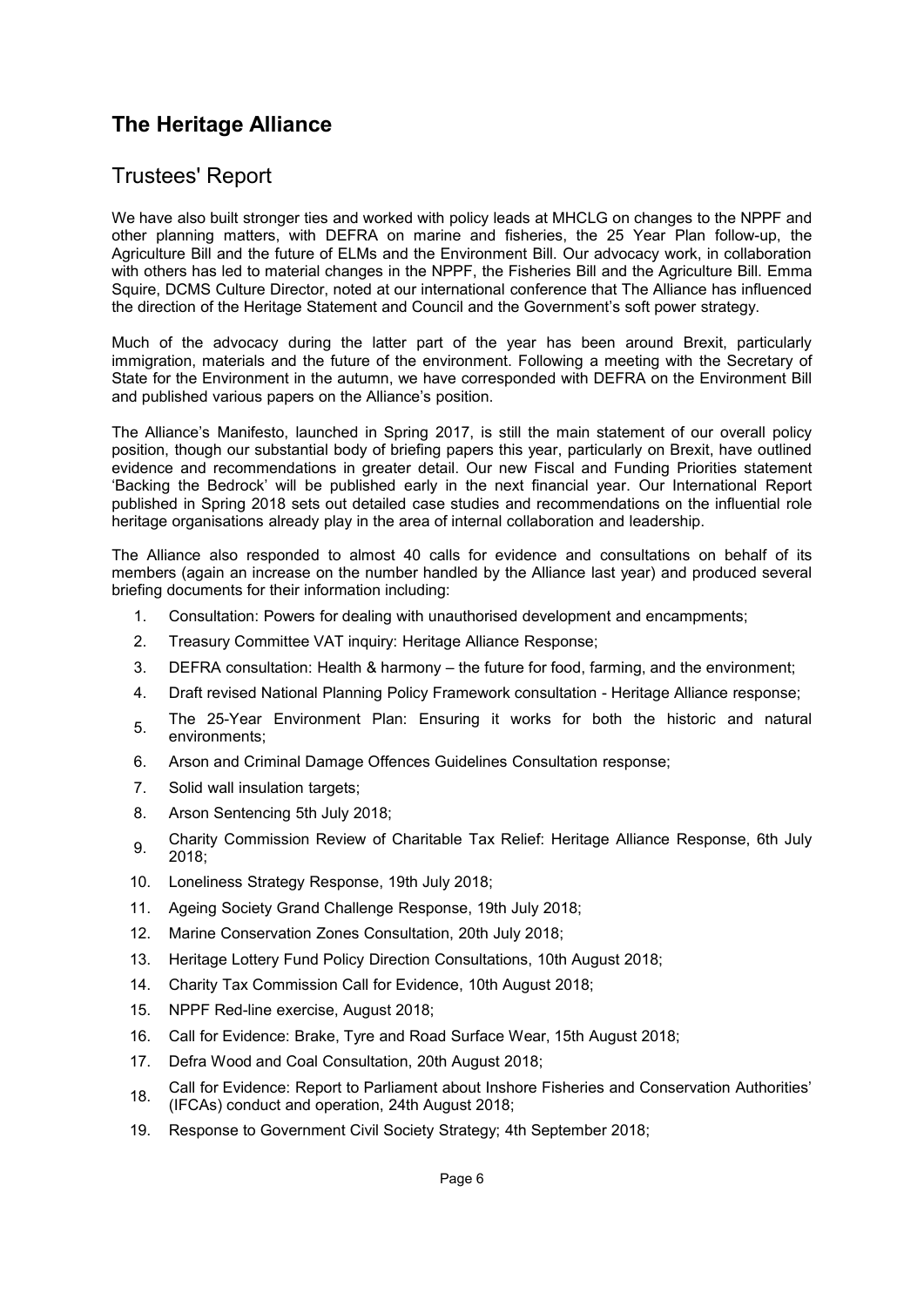## Trustees' Report

- 20. Society Lotteries Consultation, 7th September 2018;
- 21. Heritage in the Marine Environment and response to the Fisheries White Paper 11th September 2018;
- 22. Planning Appeal Inquiries Review call for evidence questionnaire, 18th September 2018;
- 23. Response to Michael Ellis's 10 Questions on Soft Power, 10th October 2018;
- 24. Briefing on the Brexit White Paper and MAC Recommendations published, October 2018;
- 25. A Summary of the Budget;
- 26. Response to the Business, Energy and Industrial Strategy Committee inquiry on energy efficiency;
- 27. Briefing on the Immigration White Paper;
- 28. MHCLG consultation: Planning reform: supporting the high street and increasing the delivery of new homes;
- 29. MAC Review of the Shortage Occupation List;
- 30. Landscapes Review Call for Evidence;
- 31. Response to the House of Commons Public Bill Committee: Fisheries Bill;
- 32. Environment, Food and Rural Affairs Committee's Scrutiny of the Fisheries Bill Inquiry;
- 33. MHCLG consultation: Planning Reform: Supporting the High Street and Increasing the Delivery of New Homes, [January 2019];
- 34. Scrutiny of the draft Environment (Principles and Governance) Bill inquiry;
- 35. Comments on Proposed Revisions to the Section of the National Planning Practice Guidance (NPPG) on the Historic Environment;
- 36. The 25-year environment plan measuring progress;
- 37. Delivering the 25 Year Environment Plan for the historic and natural Environments: The Environment Bill;
- 38. Introducing measures for felling street trees, [February 2019];
- 39. Improving our Management of Water in the Environment, [March 2019];
- 40. Conservation Covenants, [March 2019];

Through excellent relationships with policy and decision-makers, the expertise of our advocacy groups, relationships with the leaders of other related sectors, by sharing responses online, and promoting further consultation opportunities through the *Have your Say* section of the e-bulletin Heritage Update, the Alliance brings the extensive knowledge and expertise of its members into public policy making. This is further supported by representing members' interests at various Ministerial round-tables and the Heritage Council, in sectoral forums, through our coordination of evidence, and through correspondence and policy papers. Similarly, Historic Religious Buildings Alliance has worked with Departmental colleagues on the Listed Places of Worship Grant Scheme, with the Church of England and Historic England on the English Churches Sustainability Review and the Taylor Review Pilot. HRBA also responded to the Heritage Lottery Fund's consultation on its Strategic Review.

The Alliance draws on its membership for their knowledge and expertise to influence legislation, policy and guidance. Members' shared interests are served by the five Advocacy Groups - Spatial Planning, Funding and Investment, Digital, Learning and Skills, Rural Heritage and Mobile Advocacy Groups, and two working groups on fiscal incentives and marine matters. These groups operate as the Alliance's primary advisory bodies on policy issues by preparing consultation responses as well as acting as information-sharing forums that bring in external stakeholders on more specialist issues.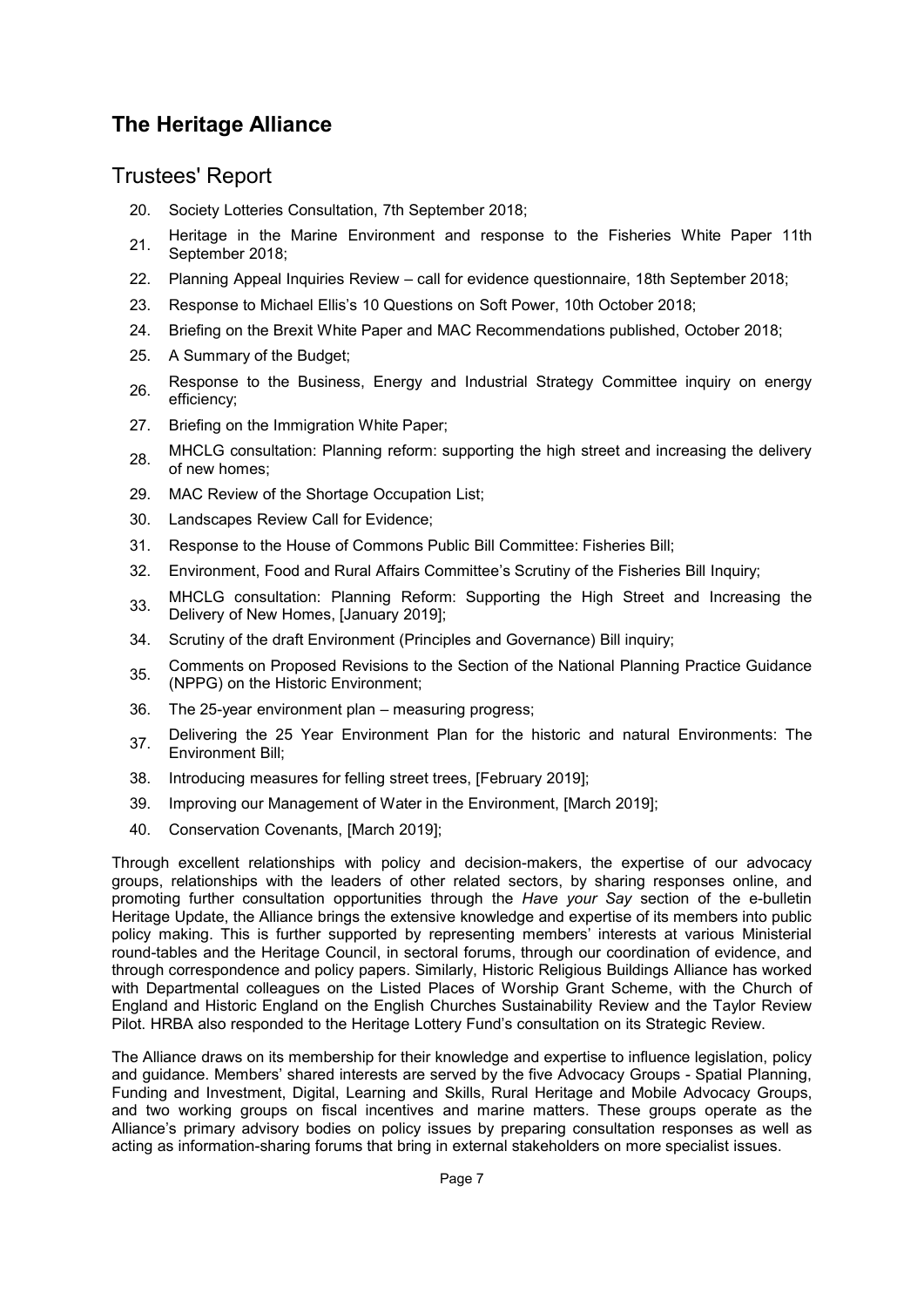## Trustees' Report

1.

**Spatial Planning Advocacy Group:** SPAG has been a busy group this year. It has been heavily involved in commenting on the revised NPPF for MHCLG and many members discussed their key concerns in a meeting with the Department. The Alliance also hosted a heritage sector consultation for the Independent Review of Planning Appeal Enquiries with MHCLG, including a meeting with the Department in September. SPAG had a joint meeting with our Rural Heritage Advocacy Group to feed into how the Environment Bill could be a vehicle for positive heritage change. The group also focussed on the Government's proposed reform of permitted development rights and 'building up', and on changes to the planning

policy guidance for MHCLG. This group has also been keeping a close eye on the follow up to the NPPF and it has been feeding comments to MHCLG through the Alliance on their development of a revised PPG. SPAG is generously sponsored by the Chartered Institute for Archaeologists.

**Digital, Learning and Skills**: Victoria Wallworth from National Historic Ships has joined Dr Oliver Cox as a new co-chair of this group after Jamie Davies left Ironbridge Institute to join the AHRC. This energetic and broad group brings together academic institutions, those

2. delivering training and skills and organisations with an educational offer or emphasis on the ground. It has really moved forward this year and has met 3 times, the latest was in January when it to explored doctoral training partnership opportunities, collaborative working and advocacy on learning and skills.

**Rural Heritage**: This was the Alliance's busiest advocacy group this year and at the recent Heritage 2020 foresight event was flagged as the most useful and productive sectoral group by a number of attendees, achieving material changes in legislation and DEFRA's thinking. The group met in July to discuss ELM pilots and how we can ensure these properly address rural heritage issues. It then met again in October and produced a briefing which was sent

3. round to MPs ahead of the second reading of the Agriculture Bill in the Commons. It published a paper and sent this with a letter for Michael Gove on the Environment Bill and responded to the Scrutiny of the draft Environment (Principles and Governance) Bill inquiry and the Bill Consultation. The group is now represented through the Alliance on DEFRA's Tests and Trials practitioner and stakeholder groups for a future ELM. The group also held a meeting with the National Rural Tourism Partnership on the UK Shared Prosperity Fund.

4. **Funding and Investment Advocacy Group:** The Group met in December and January with a focus on Brexit impacts and evidence gathering – particularly funding, immigration and movement of materials. This work has fed into Alliance revised briefings on the topic which have been used at Ministerial meetings and the Heritage Council.

**Mobile Heritage Advocacy Group**: This is the second year of this group's operation. The group met in May to map their key concerns and priorities across different Government departments. The group then met again in September at Brooklands Museum and ran

5. #HeritageChat on a mobile theme. Finally, a larger group (with membership increased in this area) met in January at the London Museum of Water and Steam looking at mobile heritage at risk, fiscal matters and heritage vehicles and fuel requirements. The group also fed into various consultations this year on fuel and air quality.

6. **Tax Group:** The Tax group has been working on a range of fiscal incentives as options for Government around repair and maintenance of historic buildings. It met in May and October to look at future research needs the build evidence for change and what to say in the Alliance's draft fiscal and funding manifesto. A volunteer is currently compiling a case for support to Historic England's Commissions Programme for an evidence and feasibility study.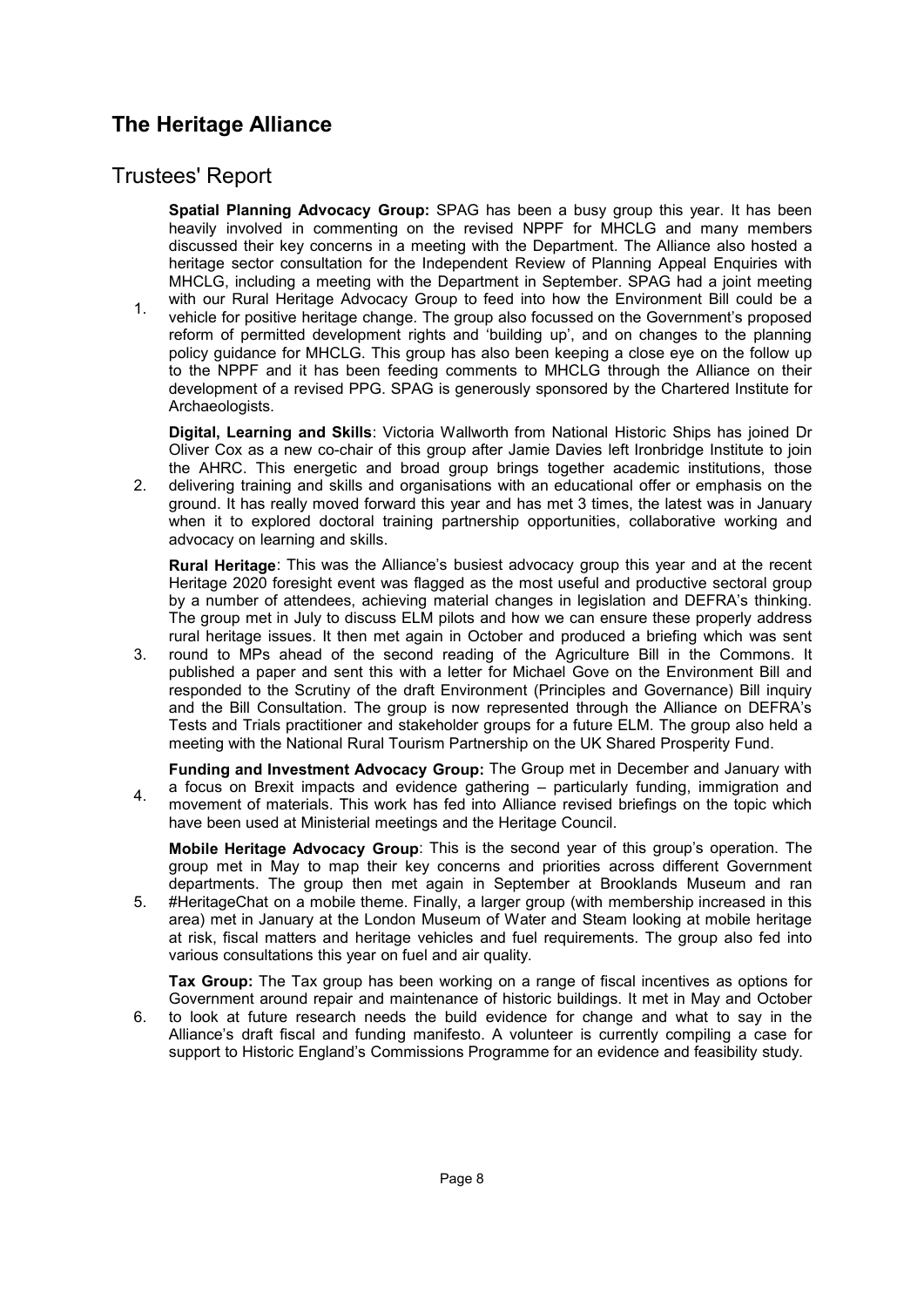## Trustees' Report

- **Marine Group:** The Alliance is in the process of bringing greater expertise into its membership on underwater marine heritage. This year the Alliance created a temporary task group on marine and fisheries issues to address new Fisheries legislation, resulting in a
- 7. response to the Fisheries Bill Consultation and other marine consultations over the summer. In the autumn the group published a paper on the Fisheries Bill and held a meeting with Domestic Marine and Fisheries Bill teams at DEFRA. This has led to positive results, including a wider definition of the historic environment being included in the Bill. We have used the work of the group to brief the Fisheries Bill Committee and MPs

#### **4.2 Demonstrating Value**

The Alliance, with our ever-increasing membership, has become one of the most powerful voices in the country speaking up on the value of heritage. We do this through committees such as the Heritage Council, face to face engagement, papers and responses, our website, through social media, and through our e-news bulletin Heritage Update. We continue to seek new ways to communicate the power of heritage and its relevance to the issue of the day.

**Heritage Update** Over the past 16 years Update has revolutionised the way the Alliance connects the heritage community allowing the sharing of information, for free across the sector allowing exchange of ideas and cross-promotion. We estimate that Update reaches 15,000 inboxes. Generously sponsored by the Historic Houses Foundation, Heritage Update was sent 29 times in the last financial year. It has an incredible global reach, being read in at least 90 countries over the course of the year. Many of our interns have had the opportunity to produce an edition. Update provides a standard level of information that those working in the heritage sector are expected to know and keeps the sector informed of policy developments, consultations, job vacancies, events and training opportunities. Our policy and resilience reviews carried out in 2017 and 2018 both demonstrate that this is an authoritative and highly-valued aspect of our work amongst our membership and beyond.

We have successfully prepared for GDPR and have new data protection and privacy policies in place, including relating to Update.

A more specialist monthly ebulletin is also produced by Historic Religious Buildings Alliance (HRBA), the group within the Alliance that brings together people working to ensure a secure future for historic religious buildings. At 31st March 2019, it had 1,610 direct recipients.

**The website** is an essential tool for the sector. In addition to broader heritage material, it also links to the HRBA website, the separate Heritage Update Archive website, the Giving to Heritage Website and the Heritage Funding Directory (generously sponsored by the Historic Houses Foundation). From 1 April 2018 to 31 March 2019 the main website had 31,321 views. As part of the legacy of the Giving to Heritage project we are midway through a website improvement process. We hope to improve the delivery and resilience of Heritage Update as part of this. We are also beginning a process to put in a new CRM system.

**Social media** activity continues to increase. We now have 18.6k Twitter followers. Our Chief Executive also has 2,568 followers on her account. Our Facebook Page continues to grow, it now has 464 followers. We also have 392 followers on LinkedIn. The Alliance has supported the growth online of #HeritageChat led by Heritage2020. In 2018, the Historic Religious Buildings Alliance set up a Twitter Account and at 31st March 2019, it had 780 followers.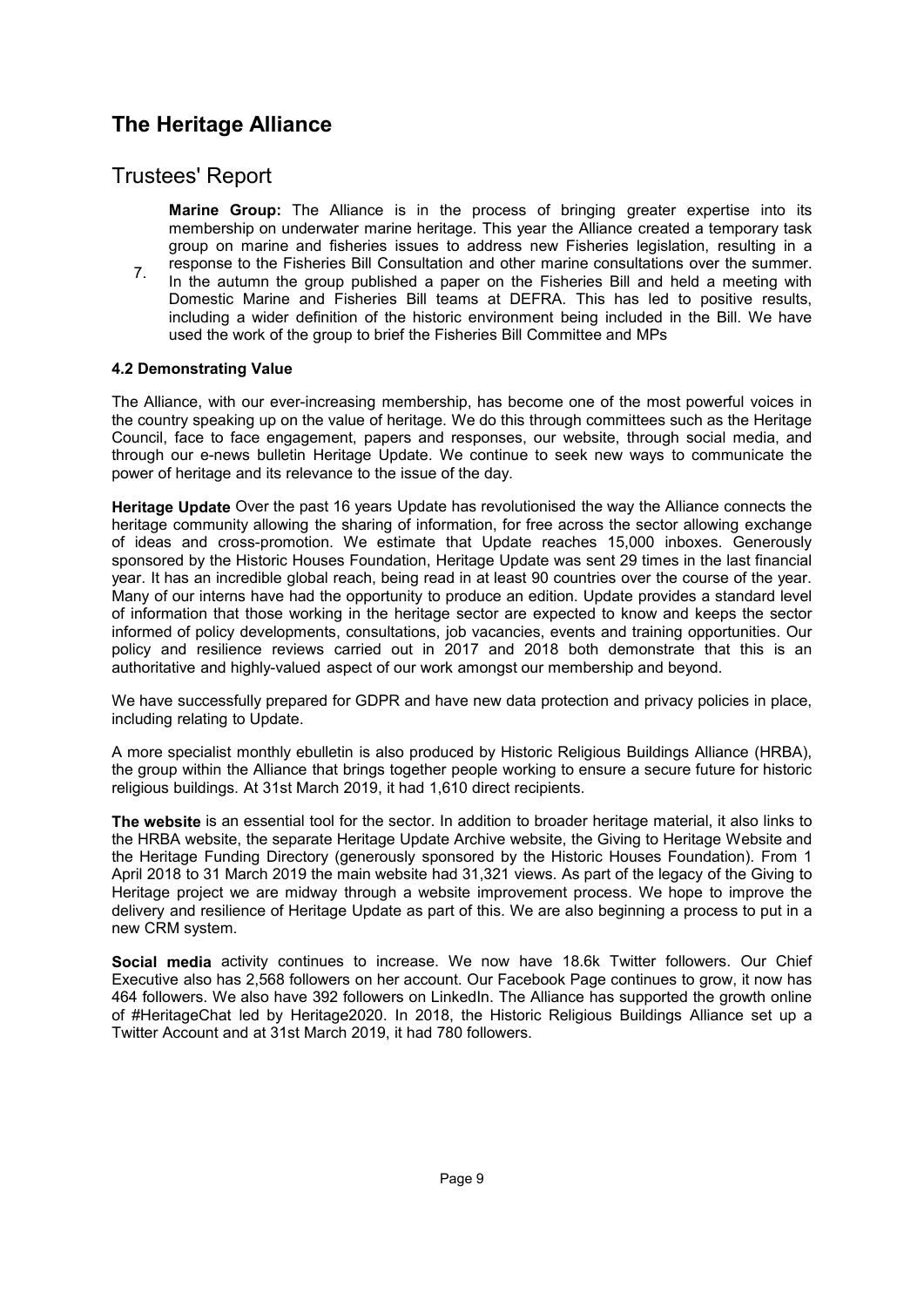## Trustees' Report

In line with its objective to generate new thinking and dialogue on heritage issues, the Alliance continued the popular series of **Heritage Debates** with the important 2018 topic 'Diversifying Heritage in the 21st Century' and the challenge: 'how do we get more diverse audiences to connect with heritage?' The Debate was held on 23rd October, generously sponsored again by Ecclesiastical Insurance. We had well over 100 attendees and a diverse audience far beyond our own membership. 7 inspiring speakers discussed class, disability, LGBTI+, BAME, women and youth in relation to the sector, exploring ways we can greater achieve better inclusion in terms of workforce diversity, public engagement and the narrative of collections/material culture and locations. We were looking to give participants a sense of the challenges the sector faces and the good practices we need to put in place to achieve greater diversity. The audio and slides from the debate are available on our YouTube Channel. There was significant live tweeting at the debate at #heritagedebate and a survey was conducted to capture the practical support and follow up activity the sector might like to see as a next step which will also feed into Heritage 2020's work. The previous debate 'Is Heritage Good for your Health?' has also resulted in a report which will be published in the next accounting year.

**Heritage Day,** again sponsored by Ecclesiastical Insurance, was held on 6 December at, Alliance member, The Old Royal Naval College in Greenwich. This was Loyd Grossman CBE's final event as our Chair. Michael Ellis, then Parliamentary Under Secretary of State for Arts, Heritage and Tourism and the new National Trust Director-General, Hilary McGrady were keynote speakers, with the Minister launching DCMS's 'The Heritage Statement: One Year On'. Duncan Wilson OBE, Historic England's Chief Executive launched Heritage Counts and Dr Ben Cowell, Chair of Heritage 2020 also spoke alongside short good-practice presentations from a range of Alliance members.

This popular event offers delegates the chance to meet a wide range of colleagues from across the sector and hear eminent speakers address the latest issues affecting the future of our heritage. It also culminates with our AGM at which 4 new trustees were elected alongside Peter Ainsworth as our new Chair.

Outside its own membership, The Heritage Alliance works throughout the sector and beyond to achieve a greater degree of co-operation and collaboration between Government and the independent heritage sector. The Alliance is represented by the Chairman, Chief Executive, staff and Advocacy Group Chairs on a wide range of external forums including The Heritage Council, Heritage Counts Steering Group and the Cross-Government Cultural Protection working group, DEFRA's programme Monitoring Committee for the Rural Development Programme for England, Tests and Trials groups for the Agriculture Bill and The Bank of England's Decision Maker Panel. All these, and other such forums, bring the independent heritage movement's experience and expertise into cross-cutting issues.

The Alliance acts as the secretariat for both the Historic Environment Forum and the collaborative framework Heritage 2020. It participates in sectoral forums such as the Joint Committee of National Amenity Societies and The Archaeology Forum and wider cultural groups such as What's Next? and the Cultural Campaigning Group.

The Alliance's impact on the heritage sector continues to be marked in this period by the role it has on the Heritage Council, its leadership of thinking on Brexit-related impacts, and in managing the Heritage 2020 project *Supporting Collaboration in the Historic Environment Sector in England* from 2016-19.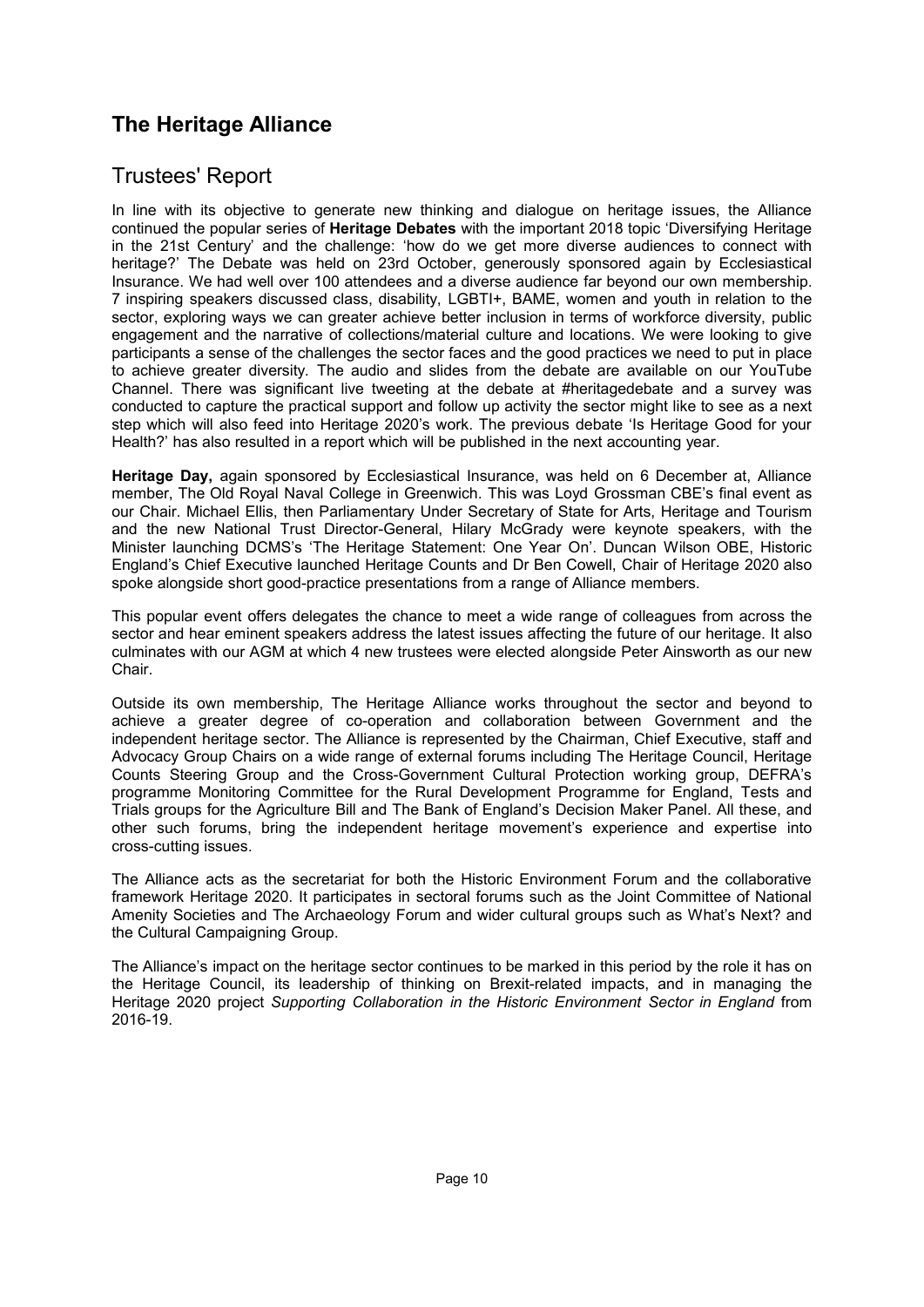# Trustees' Report

The Heritage 2020 project, through which sector organisations work together to address common priorities, went through an interim review in July 2018. This was part of the planned process of evaluating progress against the Heritage 2020 Framework and looking to the future in terms of the structure and goals of sector collaboration beyond 2020. The review supported a successful bid for continued financial support from Historic England until September 2020. Following completion of this first phase of the project, in October 2018, Dr Mike Heyworth MBE stood down as Chair of the Historic Environment Forum subcommittee and was succeeded by Dr Ben Cowell. The five working groups continue to deliver their themed activities (Capacity Building, Constructive Conservation and Sustainable Management, Discovery Identification and Understanding, Helping Things to Happen, and Public Engagement) and bring together 50 people from 36 organisations. Changes to the website (www.heritage2020.net) have been commissioned that will better profile the work of each group; these are due to go live in the next reporting period. Social media activity continues to grow with followers of @Heritage2020 reaching 1,799 and the monthly Twitter chat, HeritageChat, providing a valued means of getting more involved in the Heritage 2020 themes. The Chat now has 1,316 followers and the last year has seen sessions led by different partners from across the sector on topics ranging from health and wellbeing, through mobile heritage, to new uses for historic buildings. At the end of the reporting period, the annual Heritage 2020 Foresight workshop took place on the theme of 'Effective Collaboration'. The outcomes from this session are being used to underpin a major piece of work in 2019-20 to propose a future model for collaboration in the historic environment sector, with supporting business plan.

The Heritage Alliance has published the first ever report on the independent heritage sector's impact overseas. The Scottish Confucius Institute for Business & Communication at Heriot-Watt University sponsored the publication of the report and a launch event which was held on 27th September and hosted by Chelsea Physic Garden. The day consisted of a number of speakers including DCMS, The British Council, Kate Pugh OBE and National Lottery Heritage Fund, member presentations from Confucius Institute, Oxford Endangered Archaeology in the Middle East and Africa, UK Antarctic Trust, Venice in Peril, ICON, World Monuments Fund UK and Chelsea Physic Garden. Our intern also gave a perspective from Germany and we announced our British Council/THA travel grant scheme. The report, which was initiated by the Alliance and drafted by Kate Pugh as a volunteer, makes recommendations for building on the success of the overall sector and highlights examples of the sector's expertise - exploring some of the innovative projects in case studies. It has already been useful for advocacy work and has fed into the Government's soft power strategy.

One of the Alliance's objectives is to integrate heritage into other policy areas and to develop strategic partnerships. Two thematic reports are underway with a view to ensuring the benefits of heritage are seen and understood by other sectors. Firstly, a report looking at how heritage underpins the creative industries is being led by Hannah Shimko (a consultant and PhD student) as a volunteer. Many members have already contributed case studies and helped develop recommendations. The second report builds on the Alliance's successful 2017's Heritage Debate. The Report is currently with our project sponsors Wessex Archaeology for further work. We expect both reports to be published within 2019.

Beyond the sector, we have worked closely with The Tourism Alliance and the National Federation of Builders (bringing both into membership), Wildlife and Countryside Link, various museums and construction organisations, the British Council, the Cultural Campaigning Network, What's Next?,, AHRC and the Institute of Fundraising. Memberships maintain a connectivity in adjacent sectors through the Charity Tax Group, Creative Industries Federation, the third sector umbrella bodies ACEVO and NCVO, and in Europe through our European counterpart, Europa Nostra. Our CEO is a co-chair of the ACEVO special Interest Group for Arts and Heritage and a Speaker for Schools.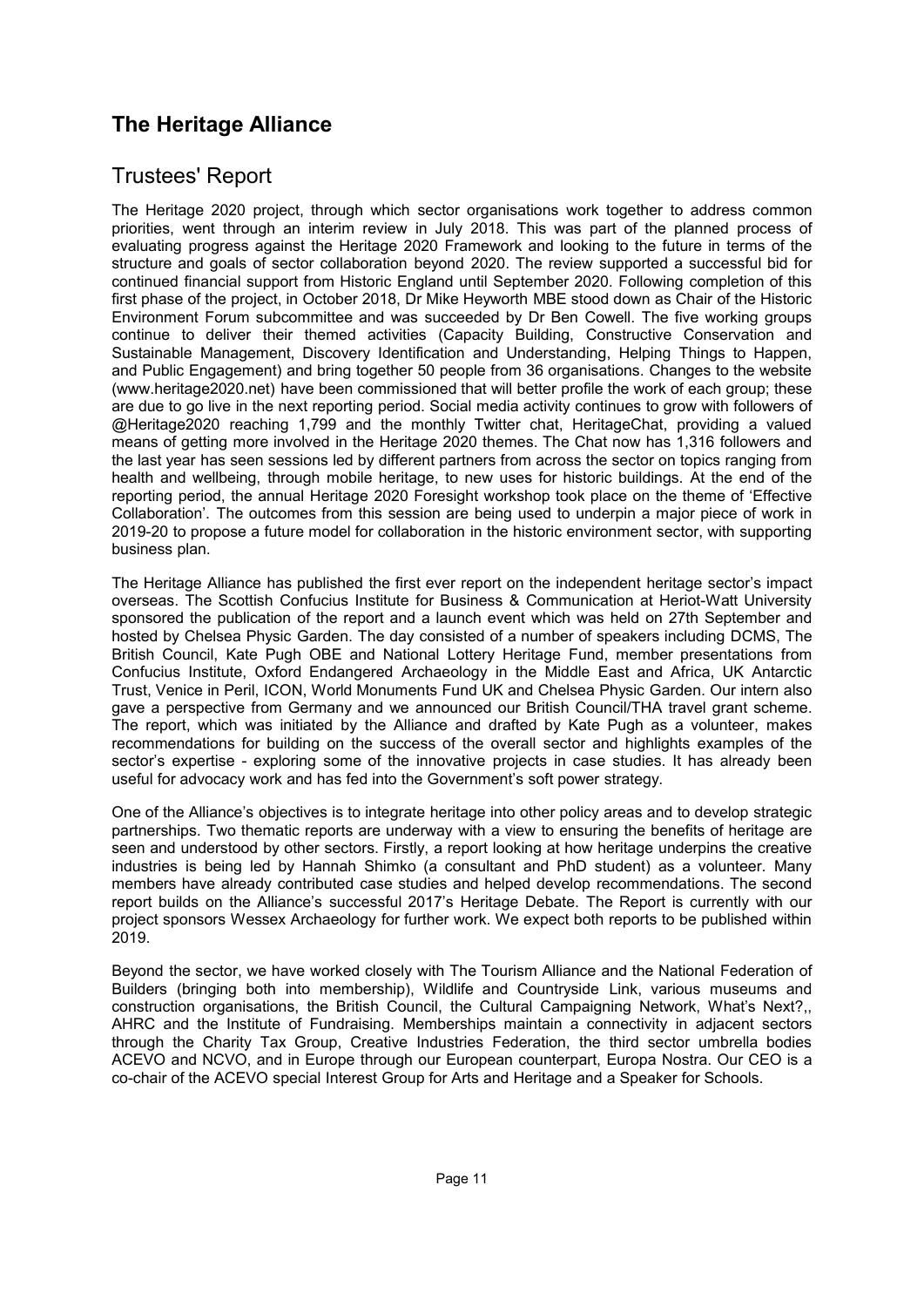## Trustees' Report

### **4.3 Building Skills and Sharing Best Practice**

The Alliance prioritises collaborative working in all it does. It is now by far the largest coalition of heritage interests in England with an ever-growing membership of over 132 organisations and affiliates, and 14 individual members at year end. New members over the past year include Cambridge University Heritage Research Centre, Museum of London Archaeology, Breaking Ground Heritage, All Churches Trust, Historic Pools of Britain, Wessex Archaeology, National Federation of Builders, Chawton House, Heritage Fuels Alliance, The William Morris Society, The Joint Nautical Archaeology Policy Committee, Honor Frost Foundation Steering Committee on Underwater Cultural Heritage, The Association of Heritage Engineers, and Maritime Archaeology Sea Trust. We also welcomed a number of new individual members. Our wide and varied membership illustrates the range and vitality of the independent heritage movement. We continue to meet regularly with our members, and we attend events to support them and share their news, jobs and reports. We look for opportunities to bring members together and facilitate beneficial partnerships

Our advocacy, sectoral liaison and information work, and our events programme, such as this year's International Event and Question and Answer session with Shadow Ministers, are all geared to support the profile and capacity of our members, enabling them, and their own members to fulfil their own objectives more efficiently and effectively. Our new corporate partners BWB also offer legal support to our members and for the second time this year ran 1:1 advice sessions at our heritage day.

During this period we launched a new pilot capacity building fund for the heritage sector – the Heritage Alliance Travel Grant Scheme with funding from the British Council. This will enable smaller organisations to explore new partnerships beyond the UK – so crucial at present. Case studies will be captured to continue to build the picture and evidence base of the value of our sector in the Government's soft-power agenda. The first round of funding has been allocated (with the non-ODA element oversubscribed). We will be running a smaller ODA country only second round shortly. We have continued to welcome delegations from other countries who wish to understand or emulate the Alliance model. Recent delegations have visited from China, Brazil, India and Taiwan.

We have also continued to work closely with the Architectural Heritage Fund (AHF) on running the Heritage Funding Directory UK (sponsored by the Historic Houses Foundation), which is being managed by the AHF. The demand for this free resource is still strong and continues to rise. The new website received 89,096 page views from 1 April 2018 to 31 March 2019, (which was 43% higher than the previous year), with 39,920 unique visits and average pages viewed per unique visit up 60% in the last year. We also know that this resource is used internationally, as some visitors had been directed from search engines from six countries outside Europe.

We continue to maintain the Giving to Heritage resources and our new website will form part of the legacy of this project and its training materials.

Historic Religious Buildings Alliance (HRBA) is an active group, operating within the Heritage Alliance for those seeking a secure future for historic religious buildings. It is run on entirely voluntary lines by Trevor Cooper (Chairman) and Becky Payne (Development Officer) with four further volunteers to work on policy, produce the newsletter, manage membership and update the website and Twitter account. Their free e-newsletter continues to be sponsored by Luke Hughes and Company, the specialist furniture designer. HRBA holds members' briefing meetings every quarter and ran an 8th training day in October 2019 in Cambridge, on *Managing significant works in places of worship*. These days are run in partnership with Purcell. HRBA is organising a 9th training day to take place in October 2019.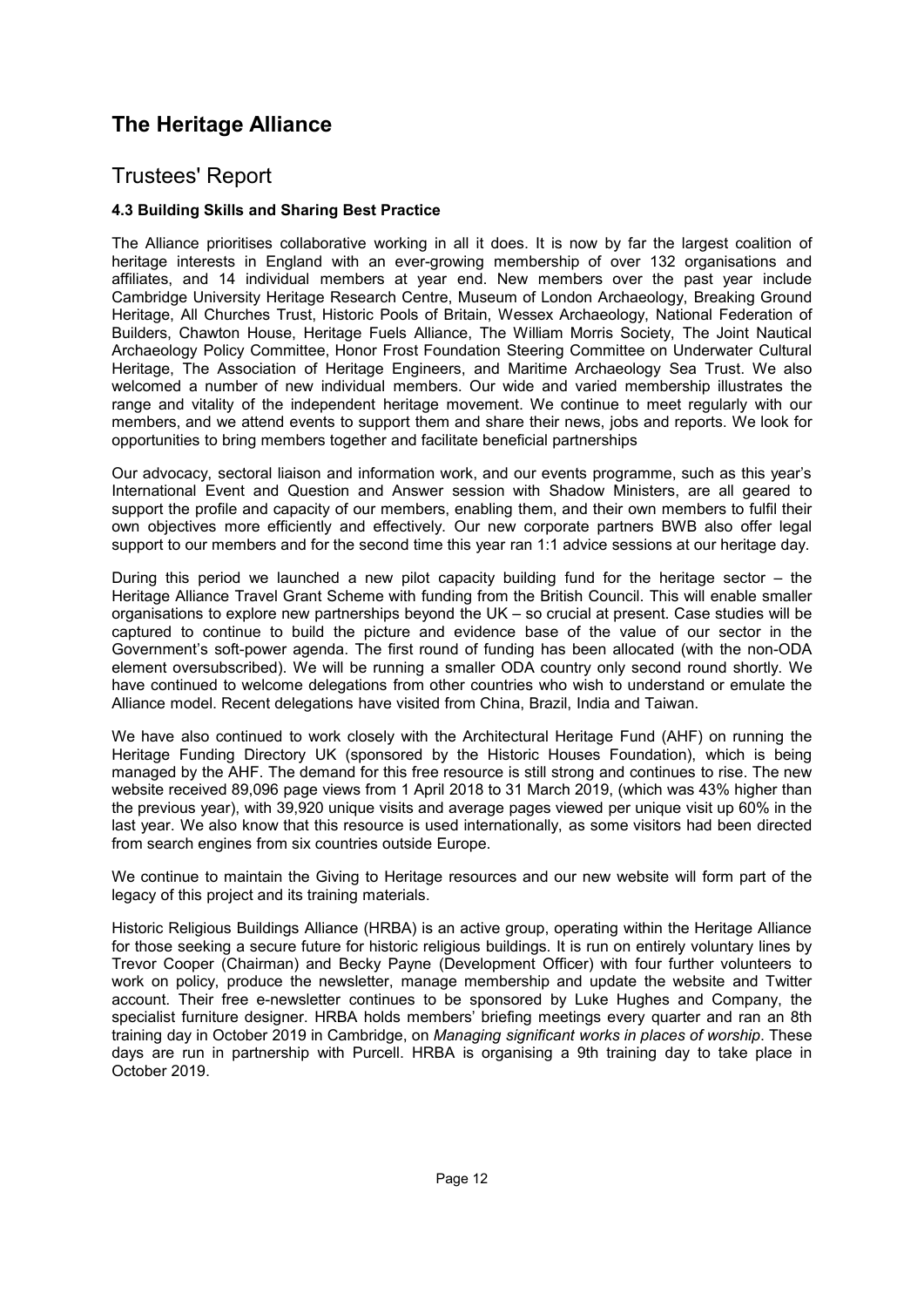## Trustees' Report

HRBA's annual Open Day, the Big Update, took place on 12 December 2018, at the St Albans Centre in Holborn. Over 90 people enjoyed a good lunch and listening to presentations on a range of subjects. The day began with an informed and lively talk from Matthew Saunders tracing keys points from the last 40 years of protecting places of worship. This was followed by 7 presentations which ranged from heating your historic church (more interesting than you might think) to how to make your church more environmentally friendly. They heard how bell-ringing is good for your health as well as providing the closest opportunity to hear the sounds of the C18th. There was an update on the Taylor Review Pilot taking place in Suffolk, lessons learnt and achievements from the National Lottery Heritage funded Inspired Futures project in the North East. We were inspired by the findings from the Pilgrimage and England's Cathedral research project and given insight into the Methodist's Church's strategic property review. For the first time. the day was sponsored by Cathedral Communications. The presentations from the day can be found here http://www.hrballiance.org.uk/resources/talks/

### **4.4 Creating a Strong Sustainable Organisation**

#### **Human Resources**

The Alliance continues to champion the enormous contribution heritage volunteers make to national life through our advocacy work and through the annual Heritage Alliance Heroes Awards. Within the Alliance, the Chair, Trustees and Advocacy Group Chairs generously contribute their expertise and time. HRBA in particular benefits from four volunteer officers. Our Heritage Day and Debates are also supported by voluntary events assistants.

As before, the core secretariat comprises three core posts: Chief Executive, Lizzie Glithero-West at 0.8 FTE; our full time Head of Policy and Communications; and Howard Weinberg, our 0.4 FTE finance and office manager. In February this year, Joe O'Donnell, our Head of Policy and Communications since October 2016 left the Alliance. Our new Head will start on 23rd April. The office was temporarily supported in early 2019 by an interim Policy and Communications Officer, Daniella Briscoe-Peaple. We are also supporting the Heritage 2020 project with a part-time consultant/project officer, Caroline Peach.

This year we have hosted 3 voluntary interns - a student at Greenwich university studying Property development and management, and two students for 2 weeks each over the summer. We also hosted two funded international interns from Germany and Italy, a placement from the Historic England positive action summer scheme, an Oxford University Santander Funded Summer Student and an Oxford University Micro-Intern. We also hosted a sixth form work experience student as a result of our CEO's Speaker for Schools activities.

We are also very grateful to BWB and Tricolor for their expert support of the Alliance this year and volunteers Hannah Shimko, Giles Woodhouse, Kate Pugh OBE and Esther Robinson-Wild who are bringing their expertise to a range of our cross-cutting projects.

With the valuable support of project leaders and volunteers, we can achieve much more than our slender staff resource would alone allow. We also continue to experiment with different ways of augmenting our workforce whilst supporting diversity goals and offering opportunity for those wanting to work in the sector in the future.

### **Financial resources**

The Alliance endeavours to keep its financial costs to a minimum. We are very grateful to Historic England for funding a percentage of core costs under the National Capacity Building Grant programme. We have a three-year National Capacity Building Grant agreed, which will support our operations to the end of March 2020.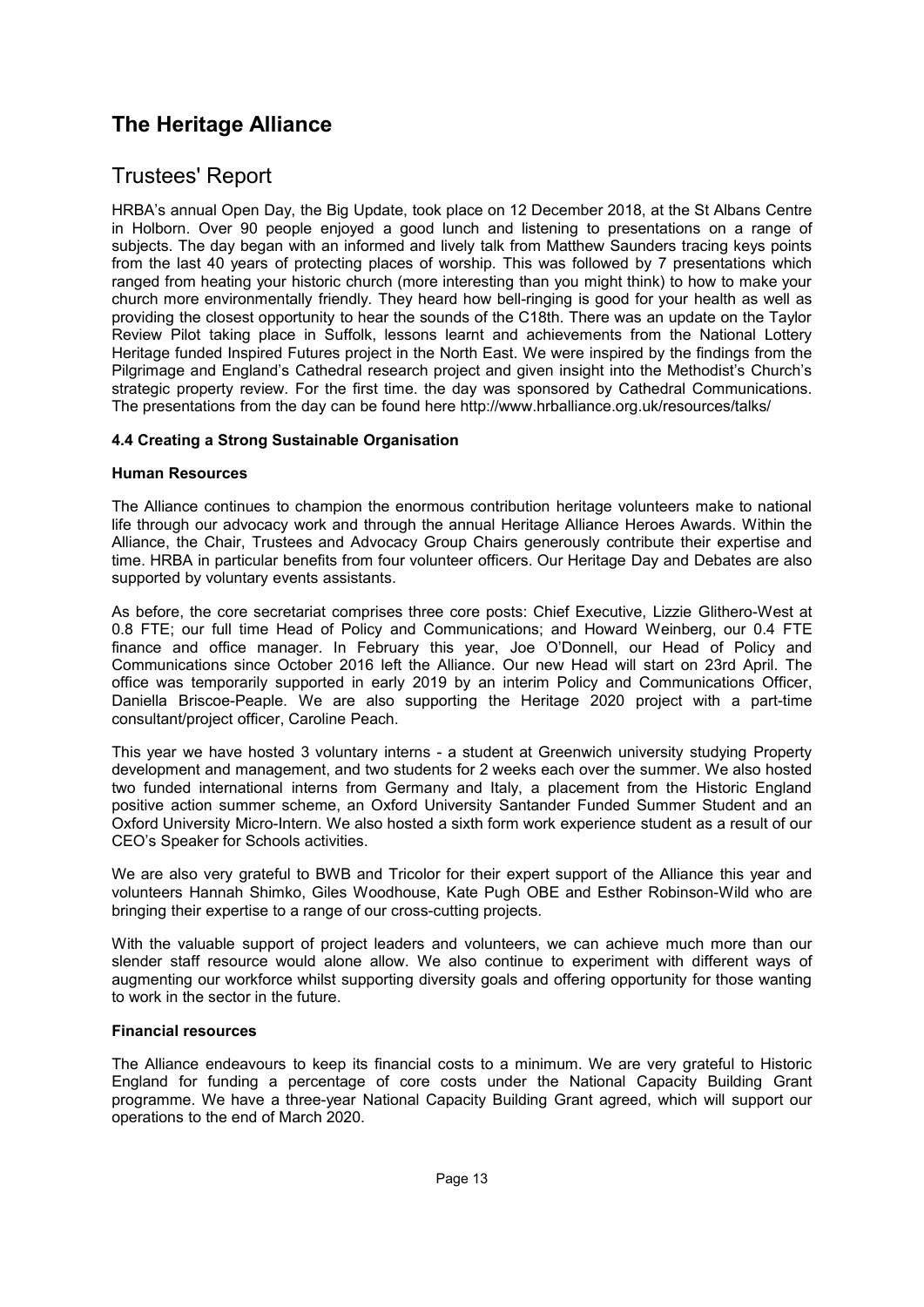## Trustees' Report

The Alliance Trustees are extremely grateful to members, sponsors, donors and funders for their financial support in a difficult economic climate. Particular thanks go to our core sponsors Ecclesiastical Insurance Group (for Heritage Debates, Heritage Day and the Heritage Alliance Heroes Award), the Historic Houses Foundation (for Heritage Update and the Heritage Funding Directory), Cifa for sponsorship of the Spatial Planning Advocacy Group, Confucius Institute at Heriott Watt for their sponsorship of our International Report, and Luke Hughes (for HRBA's e-bulletin). We are also grateful to The National Trust for their annual donation and our new Corporate Partners BWB for their legal support to The Alliance and our members.

The year-end accounts show that Historic England support to the Alliance is now 37% of core costs (75% in 2004), and that sponsorship and earned income form a far higher proportion of revenue, an achievement which responds to the Board's objective to reduce the Alliance's dependence on grant aid. We also have the continuation of our core Heritage 2020 income stream.

Project funds are kept separately in the charity's restricted funds. The main projects during this year were Historic Religious Buildings Alliance, the Travel Grant scheme and our resilience project which started at the end of the year. We are extremely grateful to the National Lottery Heritage Fund for their support for our resilience project which aims is to make the Alliance more self-sustainable in the future.

#### **5. Financial Review**

The Statement of Financial Activities on page 18 shows that gross income raised was £272,343 (£42,386 restricted and £229,957 unrestricted) and expenditure on unrestricted charitable activities was £225,779. Governance costs for the year were £2,476. After Project contributions to Overheads of £3,000, representing management charges to support the projects in restricted funds, the net surplus for the year on unrestricted funds was £7,178. (Last year the surplus was £4,145).

### **5.1 Reserves Policy**

Free reserves comprise the total reserves available to the charity less those whose uses are restricted to specific purposes. The charity's policy is to hold six months' worth of core costs as reserves being deemed sufficient to enable the Heritage Alliance to meet its charitable and operational commitments in the event of a significant shortfall in income or the occurrence of significant operational risk. At the balance sheet date, the free reserves totalled £125,109, 82% of the estimated core expenditure 2019-20 of £152,810.

### **5.2 Investments**

Cash balances in excess of current operating requirements mainly represent the holding of free reserves and are therefore invested solely within the Charities Aid Foundation Gold deposit account to ensure their availability at short notice and to minimise any risk of depletion of capital value.

### **6. Future Plans**

Over the next five years, the Alliance aims to continue to bring about its 2016-2020 vision by focussing efforts and resource in the following areas:

**Advocacy:** We will continue to build relationships and use effective advocacy to persuade others, including public bodies at national and local level, to support the Alliance's specific policy objectives. Key to this will be the extensive knowledge and hands-on experience of our members. We set out future advocacy direction in our 2017 manifesto, forthcoming Fiscal and Funding Priorities paper and other policy documents. Key advocacy priorities for decision-makers in the next period include: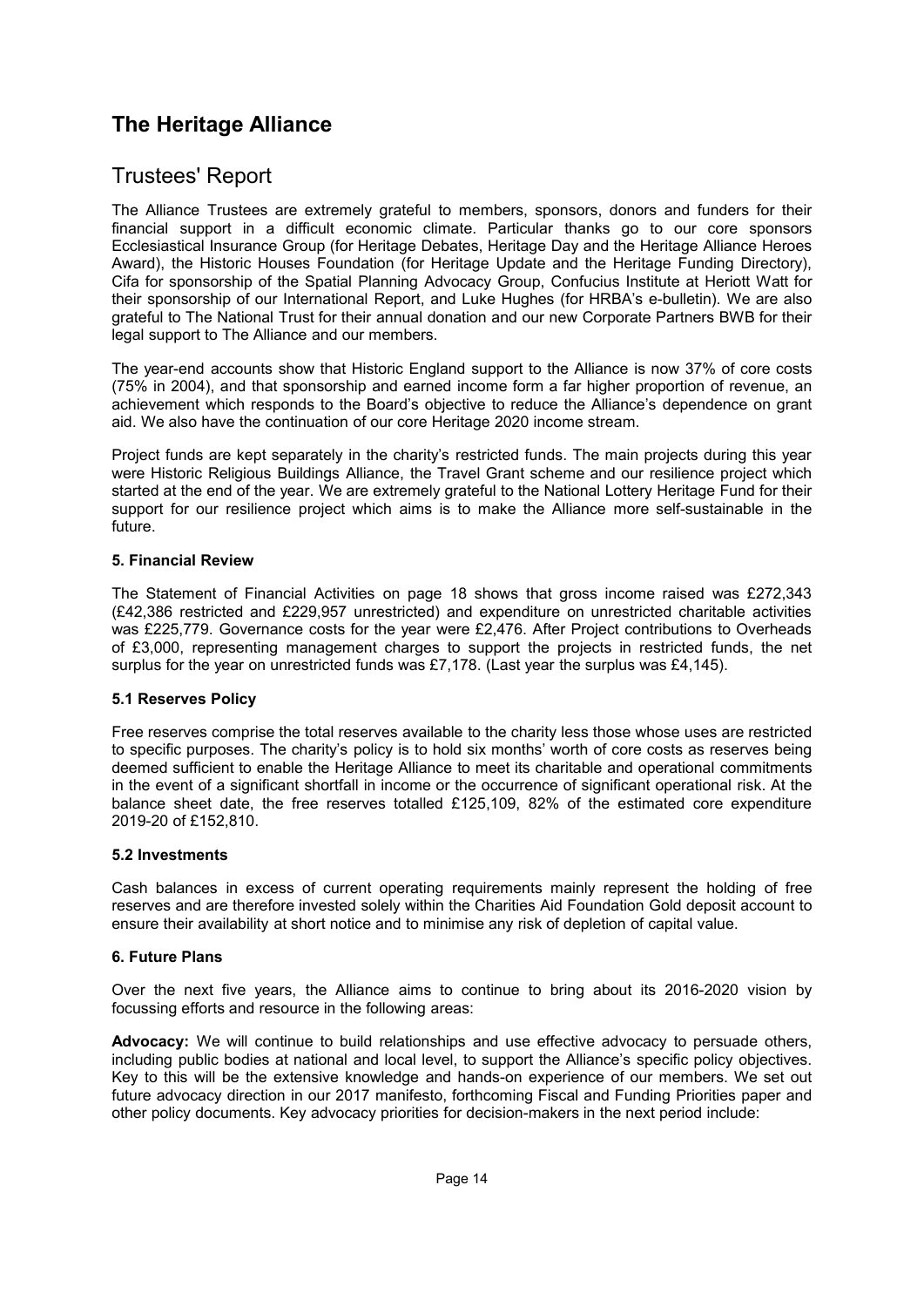## Trustees' Report

- Champion our world-leading heritage sector on the world stage - maximising Brexit's opportunities, and minimising its challenges for heritage;
- Ensure continued National Lottery funding for the heritage sector and adequate funding for Historic England;
- Promote heritage assets as part of creating vibrant places and more homes;
- Reform the tax regime to promote the repair and maintenance of our nation's irreplaceable heritage assets:
- Help the heritage sector to attract more investment and engagement and build sector skills and capacity.

**Engagement:** We will promote the value of heritage to Government, Parliament, businesses, communities, other sectors and individuals, in order to increase awareness and support for our policy objectives. We will look for opportunities to shape future policy and bring benefits to the sector in new and creative ways, which will include our ongoing projects on the creative industries, health and international. We will also look to develop further the discussion from our 2018 debate on Diversity

**Capacity Building:** We will create networks, build knowledge, showcase new ideas, and identify and encourage innovation. We will aim to lead and support our members to achieve their full potential as heritage organisations. Our travel grant scheme is ongoing and will open for a second ODA-only round in the next period, and we will be running a first legal seminar for our members with legal partner BWB;

**Resilience:** We will build a strong, relevant and future-ready model for the Heritage Alliance. A survey on our future resilience this year demonstrated the huge value both members and readers of Update place on our unique coordinating and capacity building role, information service and strong voice for the sector. It was heavily emphasised that the Alliance is unique and irreplaceable. Detailed findings have also directly shaped the Resilient Heritage project - focusing on how THA can support its members with additional services, whilst also generating a sustainable income from the provision of these services. This project will be a focus in the next two financial years.

The annual report was approved by the trustees of the charity on 10th July 2019 and signed on its behalf by:

 $14\pi$   $15-$ 

Mr P M Ainsworth (Chairman) Trustee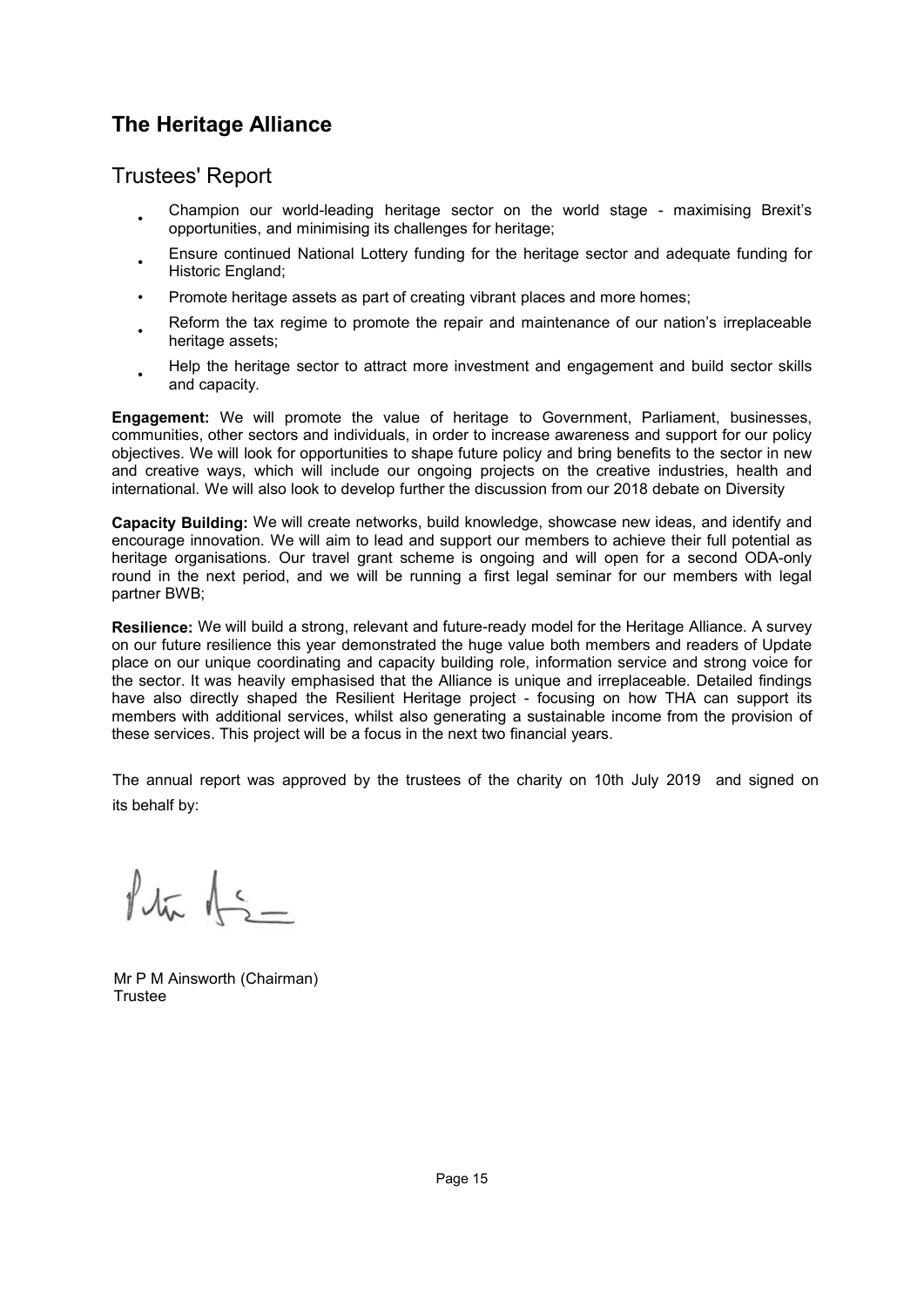## <span id="page-17-0"></span>Statement of Trustees' Responsibilities

The trustees (who are also the directors of The Heritage Alliance for the purposes of company law) are responsible for preparing the trustees' report and the financial statements in accordance with the United Kingdom Accounting Standards (United Kingdom Generally Accepted Accounting Practice) and applicable law and regulations.

Company law requires the trustees to prepare financial statements for each financial year. Under company law the trustees must not approve the financial statements unless they are satisfied that they give a true and fair view of the state of affairs of the charitable company and of its incoming resources and application of resources, including its income and expenditure, for that period. In preparing these financial statements, the trustees are required to:

- select suitable accounting policies and apply them consistently;
- observe the methods and principles in the Charities SORP;
- make judgements and estimates that are reasonable and prudent;
- state whether applicable UK Accounting Standards have been followed, subject to any material departures disclosed and explained in the financial statements; and
- prepare the financial statements on the going concern basis unless it is inappropriate to presume that the charitable company will continue in business.

The trustees are responsible for keeping adequate accounting records that are sufficient to show and explain the charitable company's transactions and disclose with reasonable accuracy at any time the financial position of the charitable company and enable them to ensure that the financial statements comply with the Companies Act 2006. They are also responsible for safeguarding the assets of the charitable company and hence for taking reasonable steps for the prevention and detection of fraud and other irregularities.

Approved by the trustees of the charity on 10th July 2019 and signed on its behalf by:

 $\sqrt{\pi}$   $\frac{1}{2}$ 

Mr P M Ainsworth (Chairman) Trustee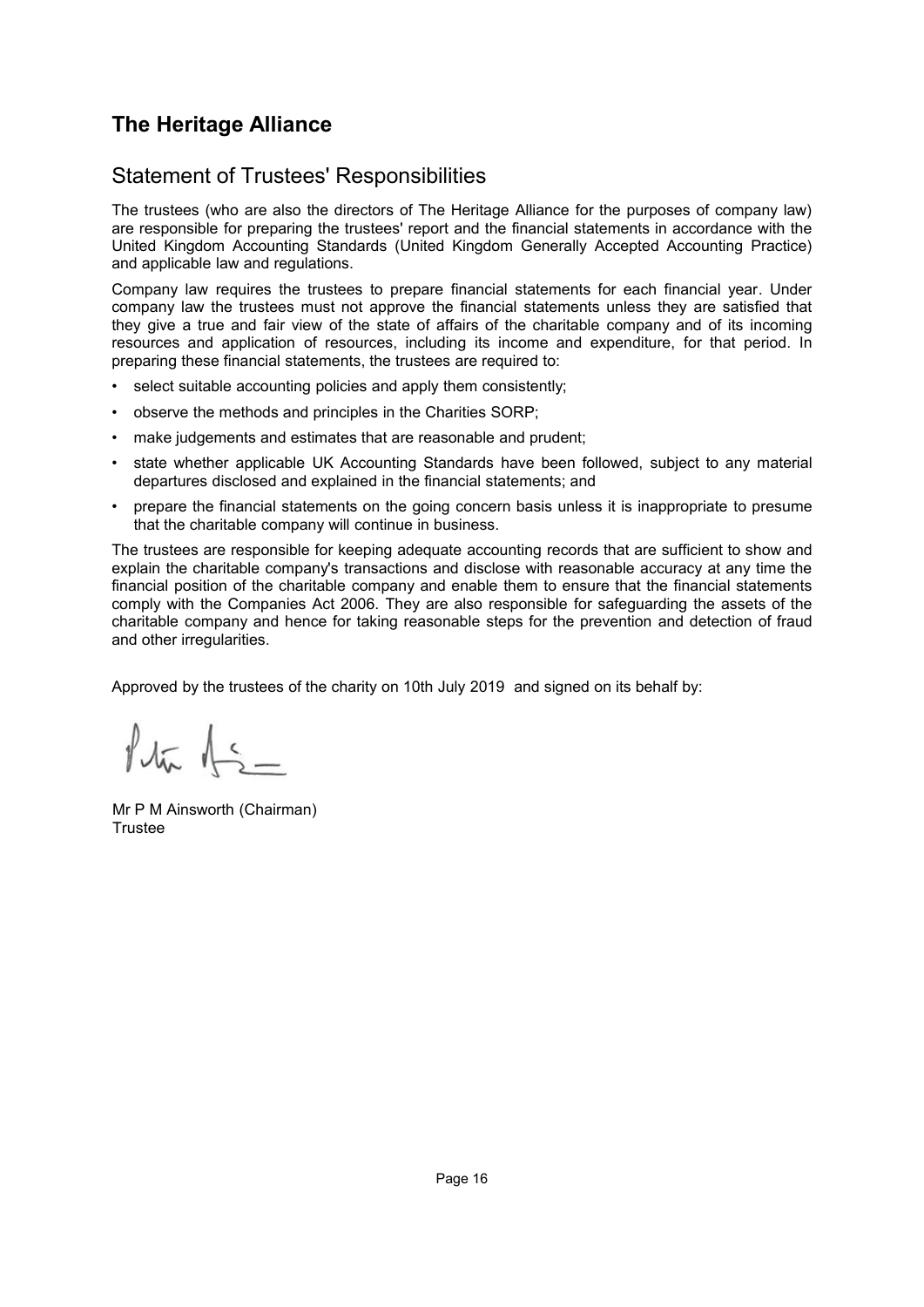## <span id="page-18-0"></span>Independent Examiner's Report to the trustees of The Heritage Alliance

I report on the accounts of the group for the year ended 31 March 2019 which are set out on pages [18](#page-19-0) to [34](#page-19-1) .

### **Responsibilities and basis of report**

As the charity trustees of the Group (and also its directors for the purposes of company law) you are responsible for the preparation of the consolidated accounts in accordance with the requirements of the Companies Act 2006 ('the 2006 Act'). Having satisfied myself that the accounts of the Group are not required to be audited under Part 16 of the 2006 Act and are eligible for independent examination, I report in respect of my examination of your charity's accounts as carried out under section 145 of the Charities Act 2011 ('the 2011 Act'). In carrying out my examination I have followed the Directions given by the Charity Commission under section 145(5) (b) of the 2011 Act.

### **Independent examiner's statement**

Since the Group's gross income exceeded £250,000 your examiner must be a member of a body listed in section 145 of the 2011 Act. I confirm that I am qualified to undertake the examination because I am a member of the Institute of Chartered Accountants in England and Wales ('ICAEW'), which is one of the listed bodies.

I have completed my examination. I confirm that no material matters have come to my attention in connection with the examination giving me cause to believe that in any material respect:

(1) accounting records were not kept in respect of the Group as required by section 386 of the 2006 Act; or

(2) the accounts do not accord with those records; or

(3) the accounts do not comply with the applicable requirements of section 396 of the 2006 Act other than any requirement that the accounts give a 'true and fair view which is not a matter considered as part of an independent examination; or

(4) the accounts have not been prepared in accordance with the methods and principals of the Statement of Recommended Practice for accounting and reporting by charities applicable to charities preparing their accounts in accordance with the Financial Reporting Standard applicable in the UK and Republic of Ireland (FRS 102).

I have no concerns and have come across no other matters in connection with the examination to which attention should be drawn in this report in order to enable a proper understanding of the accounts to be reached.

...................................... Duncan Leslie (ACA) the Institute of Chartered Accountants in England and Wales

North Quay House Sutton Harbour **Plymouth** Devon PL4 0RA

Date:................................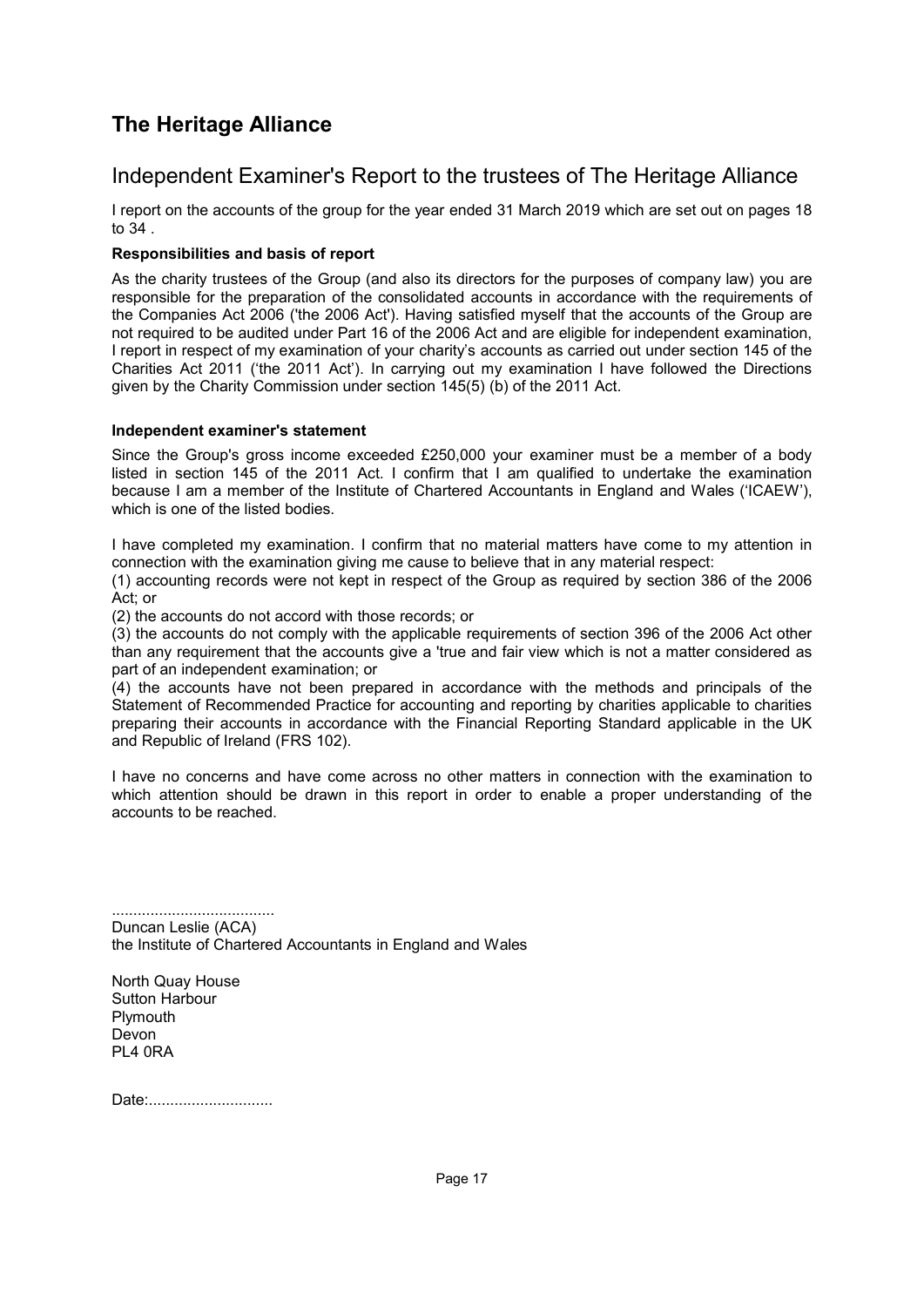<span id="page-19-1"></span>Consolidated Statement of Financial Activities

## Year Ended 31 March 2019

<span id="page-19-0"></span>(Including Consolidated Income and Expenditure Account and Statement of Total Recognised Gains and Losses)

|                                |             | <b>Unrestricted</b><br>funds | <b>Restricted</b><br>funds | Total<br>2019 |
|--------------------------------|-------------|------------------------------|----------------------------|---------------|
|                                | <b>Note</b> | £                            | £                          | £             |
| Income and Endowments from:    |             |                              |                            |               |
| Donations and legacies         | 3           | 5,083                        | 12                         | 5,095         |
| Charitable activities          | 4           | 224,645                      | 42,374                     | 267,019       |
| Investment income              | 5           | 229                          |                            | 229           |
| Total Income                   |             | 229,957                      | 42,386                     | 272,343       |
| <b>Expenditure on:</b>         |             |                              |                            |               |
| Charitable activities          | 6           | (225,779)                    | (5, 713)                   | (231,492)     |
| <b>Total Expenditure</b>       |             | (225,779)                    | (5,713)                    | (231,492)     |
| Net income                     |             | 4,178                        | 36,673                     | 40,851        |
| Transfers between funds        |             | 3,000                        | (3,000)                    |               |
| Net movement in funds          |             | 7,178                        | 33,673                     | 40,851        |
| <b>Reconciliation of funds</b> |             |                              |                            |               |
| Total funds brought forward    |             | 117,931                      | 13,882                     | 131,813       |
| Total funds carried forward    | 17          | 125,109                      | 47,555                     | 172,664       |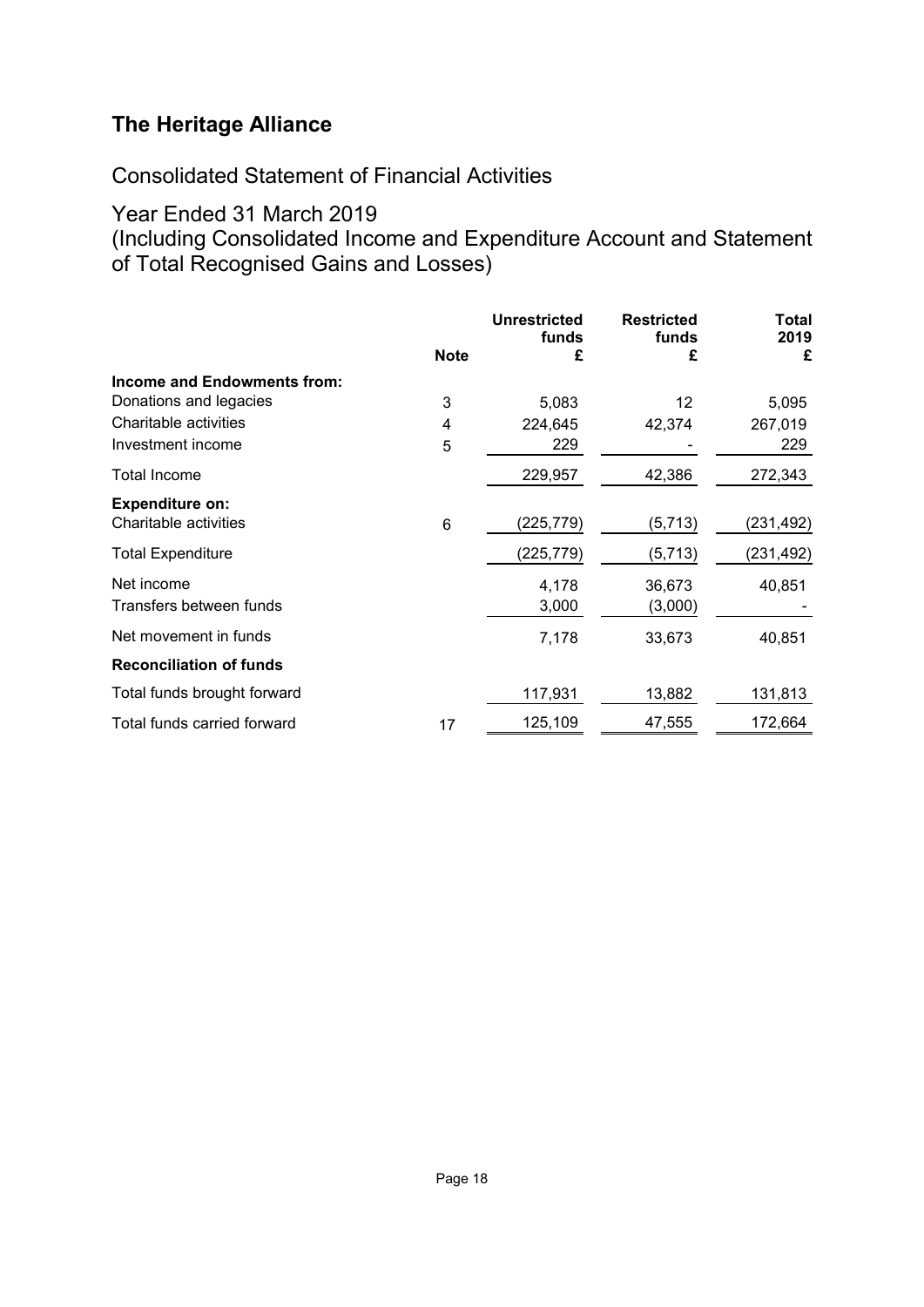Consolidated Statement of Financial Activities

Year Ended 31 March 2019

(Including Consolidated Income and Expenditure Account and Statement of Total Recognised Gains and Losses)

For comparative purposes

|                                | <b>Note</b> | <b>Unrestricted</b><br>funds<br>£ | <b>Restricted</b><br>funds<br>£ | Total<br>2018<br>£ |
|--------------------------------|-------------|-----------------------------------|---------------------------------|--------------------|
| Income and Endowments from:    |             |                                   |                                 |                    |
| Donations and legacies         | 3           | 361                               | 1,185                           | 1,546              |
| Charitable activities          | 4           | 191,647                           | 123,009                         | 314,656            |
| Investment income              | 5           | 92                                |                                 | 92                 |
| Total Income                   |             | 192,100                           | 124,194                         | 316,294            |
| <b>Expenditure on:</b>         |             |                                   |                                 |                    |
| Charitable activities          | 6           | (200, 442)                        | (130, 810)                      | (331, 252)         |
| <b>Total Expenditure</b>       |             | (200,442)                         | (130, 810)                      | (331, 252)         |
| Net expenditure                |             | (8, 342)                          | (6,616)                         | (14, 958)          |
| Transfers between funds        |             | 12,487                            | (12, 487)                       |                    |
| Net movement in funds          |             | 4,145                             | (19, 103)                       | (14, 958)          |
| <b>Reconciliation of funds</b> |             |                                   |                                 |                    |
| Total funds brought forward    |             | 113,786                           | 32,985                          | 146,771            |
| Total funds carried forward    | 17          | 117,931                           | 13,882                          | 131,813            |

All of the group's activities derive from continuing operations during the above two periods.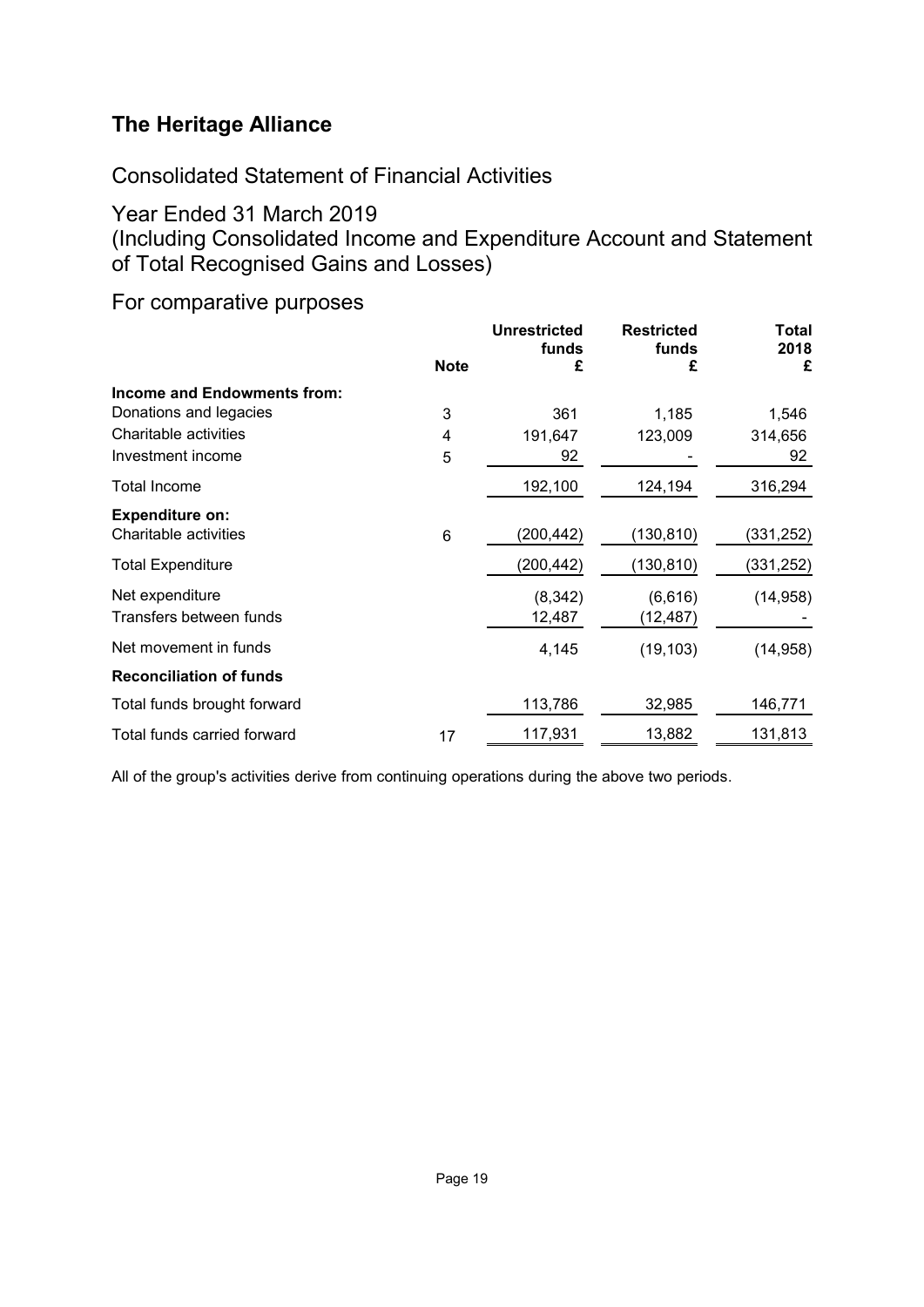## Consolidated Balance Sheet

## <span id="page-21-0"></span>31 March 2019

|                                                         | <b>Note</b> | 2019<br>£ | 2018<br>£  |
|---------------------------------------------------------|-------------|-----------|------------|
| <b>Current assets</b>                                   |             |           |            |
| <b>Debtors</b>                                          | 13          | 12,176    | 39,668     |
| Cash at bank and in hand                                |             | 313,275   | 240,997    |
|                                                         |             | 325,451   | 280,665    |
| Creditors: Amounts falling due within one year          | 14          | (144,787) | (138, 852) |
| <b>Total assets less current liabilities</b>            |             | 180,664   | 141,813    |
| Creditors: Amounts falling due after more than one year | 15          | (8,000)   | (10,000)   |
| <b>Net assets</b>                                       |             | 172,664   | 131,813    |
| Funds of the group:                                     |             |           |            |
| <b>Restricted funds</b>                                 |             | 47,555    | 13,882     |
| Unrestricted income funds                               |             |           |            |
| Unrestricted funds                                      |             | 125,109   | 117,931    |
| <b>Total funds</b>                                      | 17          | 172,664   | 131,813    |

The financial statements on pages [18](#page-19-1) to [34](#page-19-1) were approved by the trustees, and authorised for issue on 10th July 2019 and signed on their behalf by:

 $f_{\sqrt{m}}$   $f_{\leq -}$ 

Mr P M Ainsworth (Chairman) Trustee

Company Registration Number: 04577804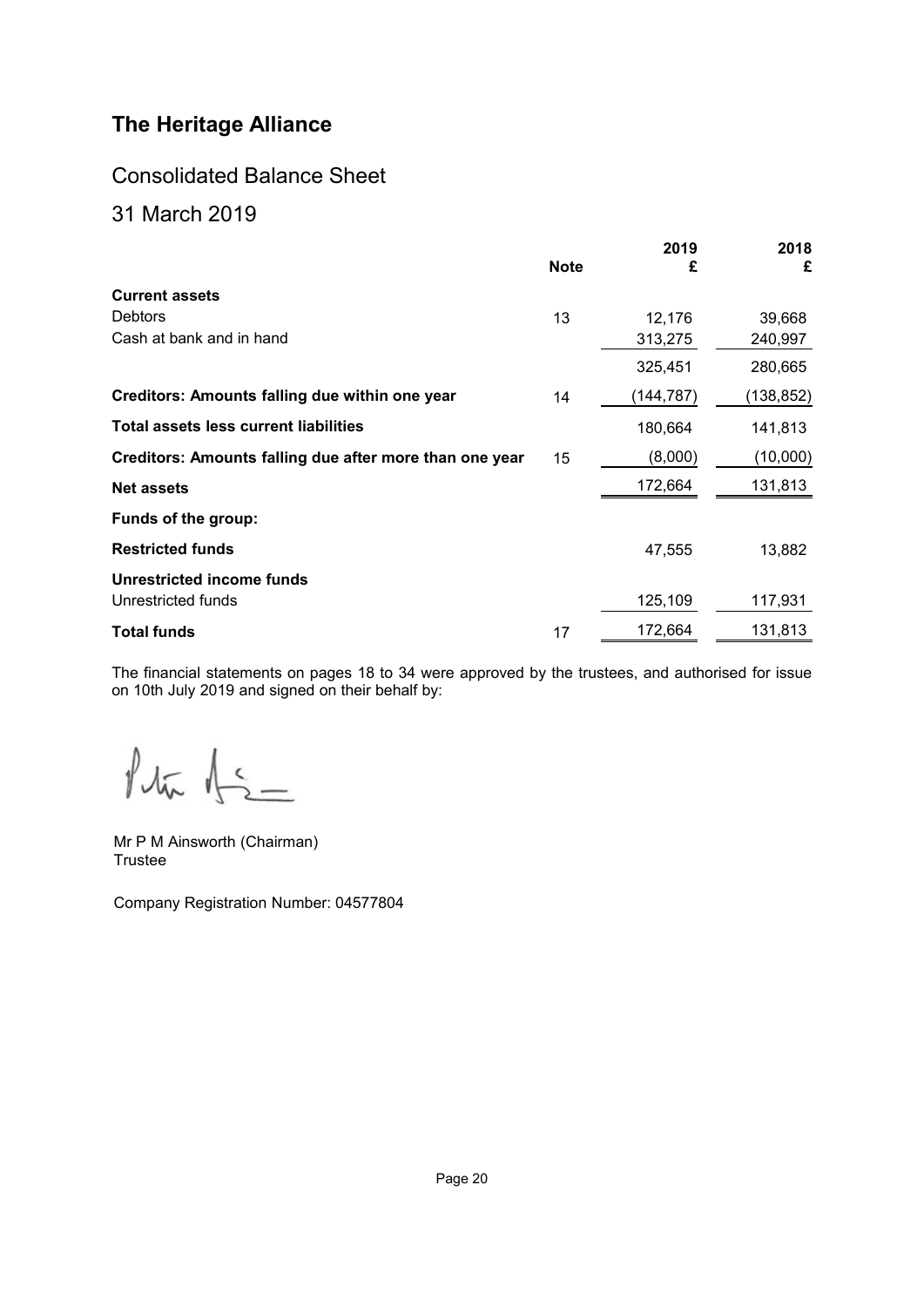## Balance Sheet

## <span id="page-22-0"></span>31 March 2019

|                                                         | <b>Note</b> | 2019<br>£ | 2018<br>£ |
|---------------------------------------------------------|-------------|-----------|-----------|
| <b>Fixed assets</b><br>Investments                      |             | 1         | 1         |
| <b>Current assets</b><br>Debtors                        | 13          | 12,176    | 39,668    |
| Cash at bank and in hand                                |             | 313,275   | 240,997   |
|                                                         |             | 325,451   | 280,665   |
| Creditors: Amounts falling due within one year          | 14          | (144,788) | (138,853) |
| <b>Net current assets</b>                               |             | 180,663   | 141,812   |
| <b>Total assets less current liabilities</b>            |             | 180,664   | 141,813   |
| Creditors: Amounts falling due after more than one year | 15          | (8,000)   | (10,000)  |
| <b>Net assets</b>                                       |             | 172,664   | 131,813   |
| Funds of the charity:                                   |             |           |           |
| <b>Restricted funds</b>                                 |             | 47,555    | 13,882    |
| <b>Unrestricted income funds</b><br>Unrestricted funds  |             | 125,109   | 117,931   |
| <b>Total funds</b>                                      | 17          | 172,664   | 131,813   |

For the year ending 31 March 2019 the company was entitled to exemption under section 477 of the Companies Act 2006 relating to small companies.

The members have not required the company to obtain an audit in accordance with section 476 of the Companies Act 2006.

The net movement in funds of the charity is the same as the group.

The financial statements on pages [18](#page-19-1) to [34](#page-19-1) were approved by the trustees, and authorised for issue on .10th July 2019 and signed on their behalf by:

 $f_{\text{thr}}$   $f_{\text{2}}$ 

Mr P M Ainsworth (Chairman) Trustee

Company Registration Number: 04577804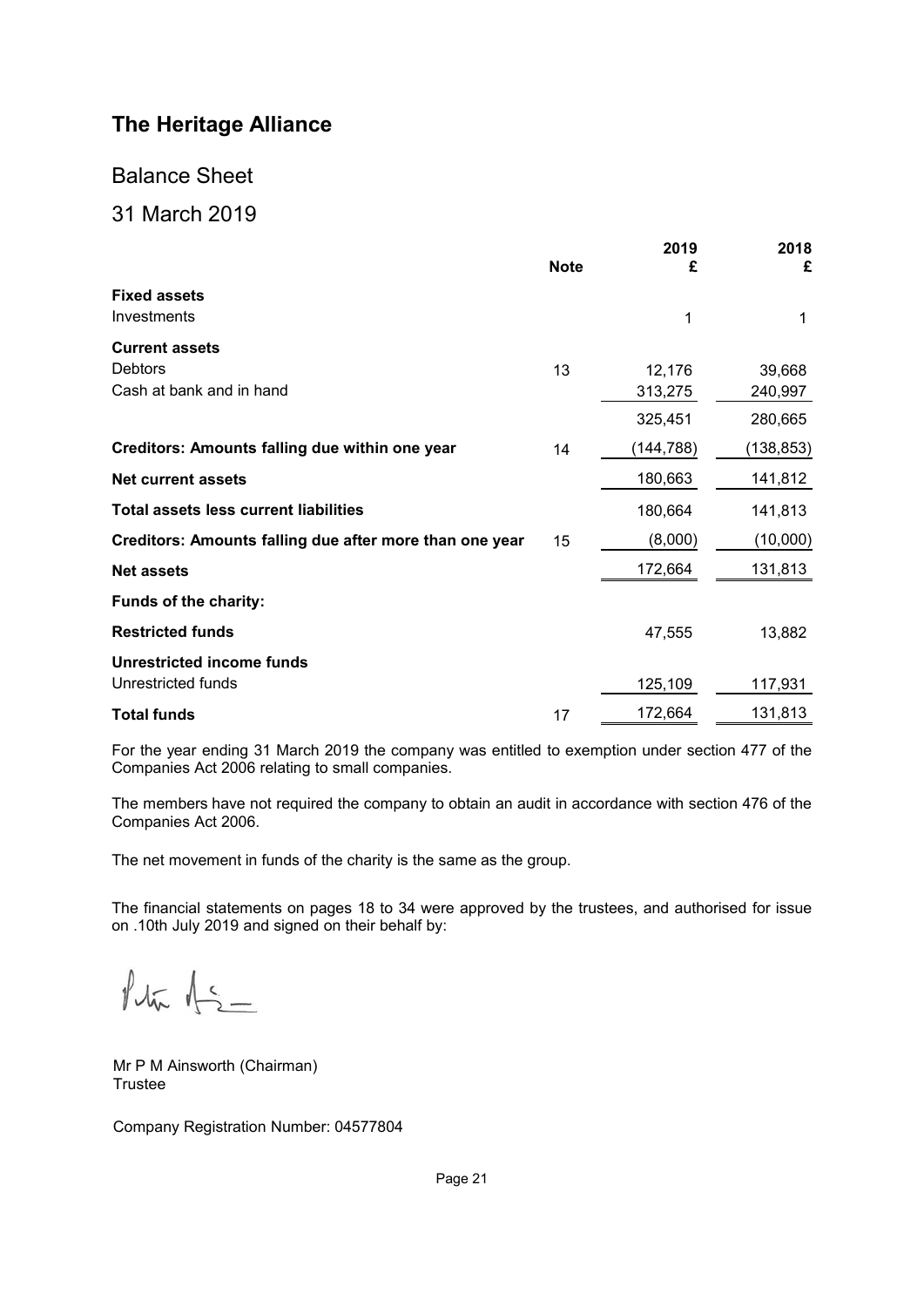## Notes to the Financial Statements

## <span id="page-23-0"></span>Year Ended 31 March 2019

#### **[1](#page-23-0) Charity status**

<span id="page-23-1"></span>The charity is a charity limited by guarantee and consequently does not have share capital. Each of the trustees is liable to contribute an amount not exceeding £1 towards the assets of the charity in the event of liquidation.

### **[2](#page-23-1) Accounting policies**

#### **Summary of significant accounting policies and key accounting estimates**

The principal accounting policies applied in the preparation of these financial statements are set out below. These policies have been consistently applied to all the years presented, unless otherwise stated.

#### **Statement of compliance**

The financial statements have been prepared in accordance with Accounting and Reporting by Charities: Statement of Recommended Practice applicable to charities preparing their accounts in accordance with the Financial Reporting Standard applicable in the UK and Republic of Ireland (FRS 102) (effective 1 January 2015) - (Charities SORP (FRS 102)), the Financial Reporting Standard applicable in the UK and Republic of Ireland (FRS 102) and the Companies Act 2006.

#### **Basis of preparation**

The Heritage Alliance meets the definition of a public benefit entity under FRS 102. Assets and liabilities are initially recognised at historical cost or transaction value unless otherwise stated in the relevant accounting policy notes.

The Trustees consider that there are no material uncertainties about the Trust's ability to continue as a going concern.

#### **Judgements and key sources of estimation uncertainty**

In the application of the charity's accounting policies, which are described in this note, management is required to make judgements, estimates and assumptions about the carrying value of assets and liabilities that are not readily apparent from other sources. The estimates and underlying assumptions are based on historically known factors and experience. Therefore management do not perceive there to be any critical areas of judgement or key sources of estimation uncertainty in the formulation of the financial statements.

Any estimates and underlying assumptions used by management such as depreciation rates are reviewed on an ongoing basis. Any revision deemed to be required to any accounting estimates would be recognised in the period in which the estimate is revised if the revision affects only that period or in the period of the revision and future periods if the revision affects both current and future periods.

#### **Income and endowments**

All income is recognised once the charity has entitlement to the income, it is probable that the income will be received and the amount of the income receivable can be measured reliably.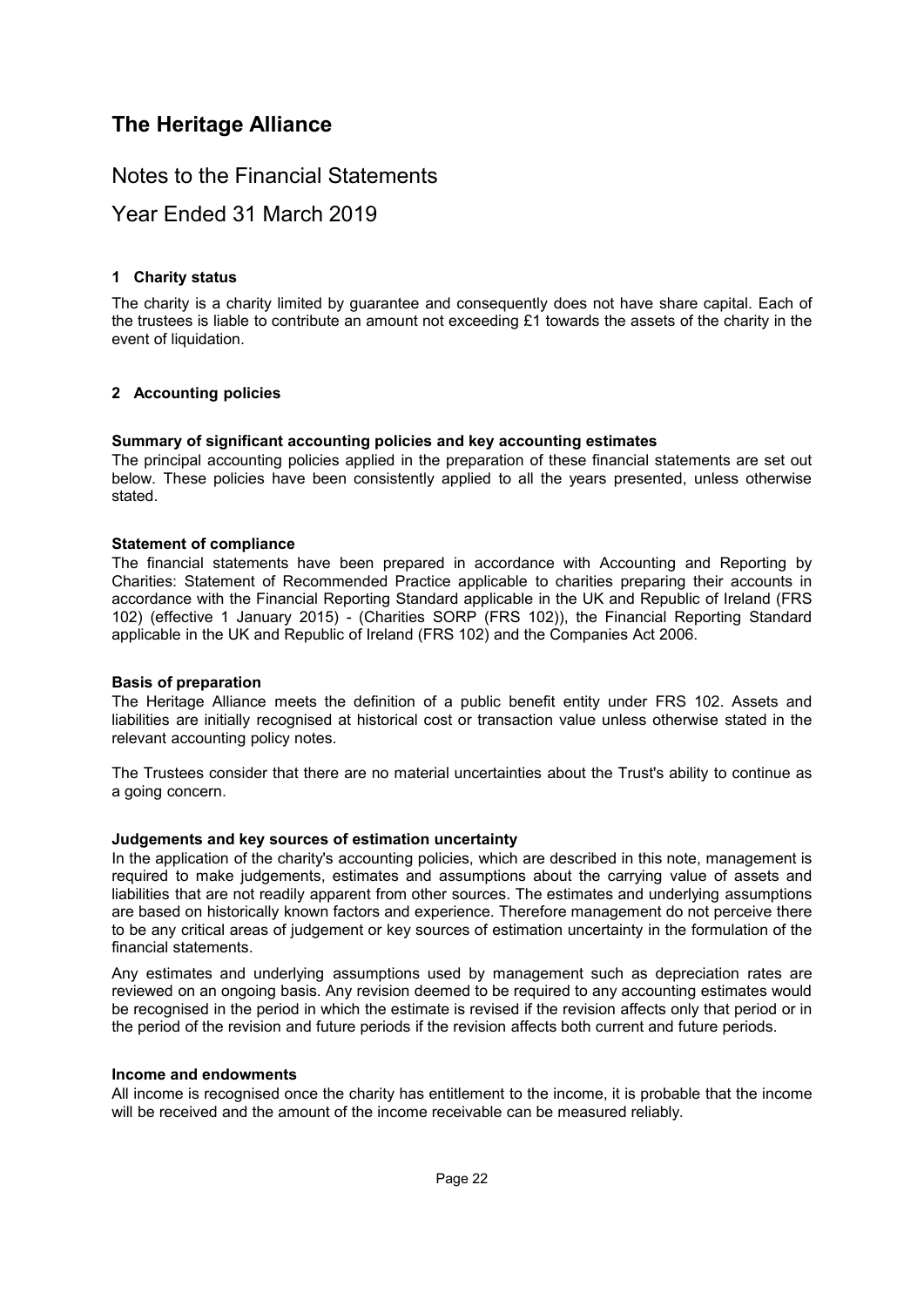## Notes to the Financial Statements

## Year Ended 31 March 2019

#### *Deferred income*

Deferred income represents amounts received for future periods and is released to incoming resources in the period for which, it has been received. Such income is only deferred when:

- The donor specifies that the grant or donation must only be used in future accounting periods; or - The donor has imposed conditions which must be met before the charity has unconditional entitlement.

#### *Investment income*

Bank interest is accounted for on a receivable basis, as are government grants.

#### *Charitable activities*

Subscriptions are based on a calender year and are accounted for on a receivable basis. Therefore three quarters of the income received from these subscriptions has been deferred until the 2019/20 financial year.

#### **Expenditure**

All expenditure directly relating to the objectives of the charity is included in Charitable Activities. Support costs represent expenditure incurred in the management of the charity's activities. Expenditure which cannot be allocated directly is apportioned on the basis of staff time.

#### *Charitable activities*

Charitable expenditure comprises those costs incurred by the charity in the delivery of its activities and services for its beneficiaries. It includes both costs that can be allocated directly to such activities and those costs of an indirect nature necessary to support them.

#### **Support costs**

Support costs include central functions and have been allocated to activity cost categories on a basis consistent with the use of resources.

#### **Governance costs**

Governance costs relate to the direct costs associated with the constitutional and statutory requirements of the Alliance and include the costs of the independent examination and other constitutional related costs.

#### **Taxation**

The charity is considered to pass the tests set out in Paragraph 1 Schedule 6 of the Finance Act 2010 and therefore it meets the definition of a charitable company for UK corporation tax purposes. Accordingly, the charity is potentially exempt from taxation in respect of income or capital gains received within categories covered by Chapter 3 Part 11 of the Corporation Tax Act 2010 or Section 256 of the Taxation of Chargeable Gains Act 1992, to the extent that such income or gains are applied exclusively to charitable purposes.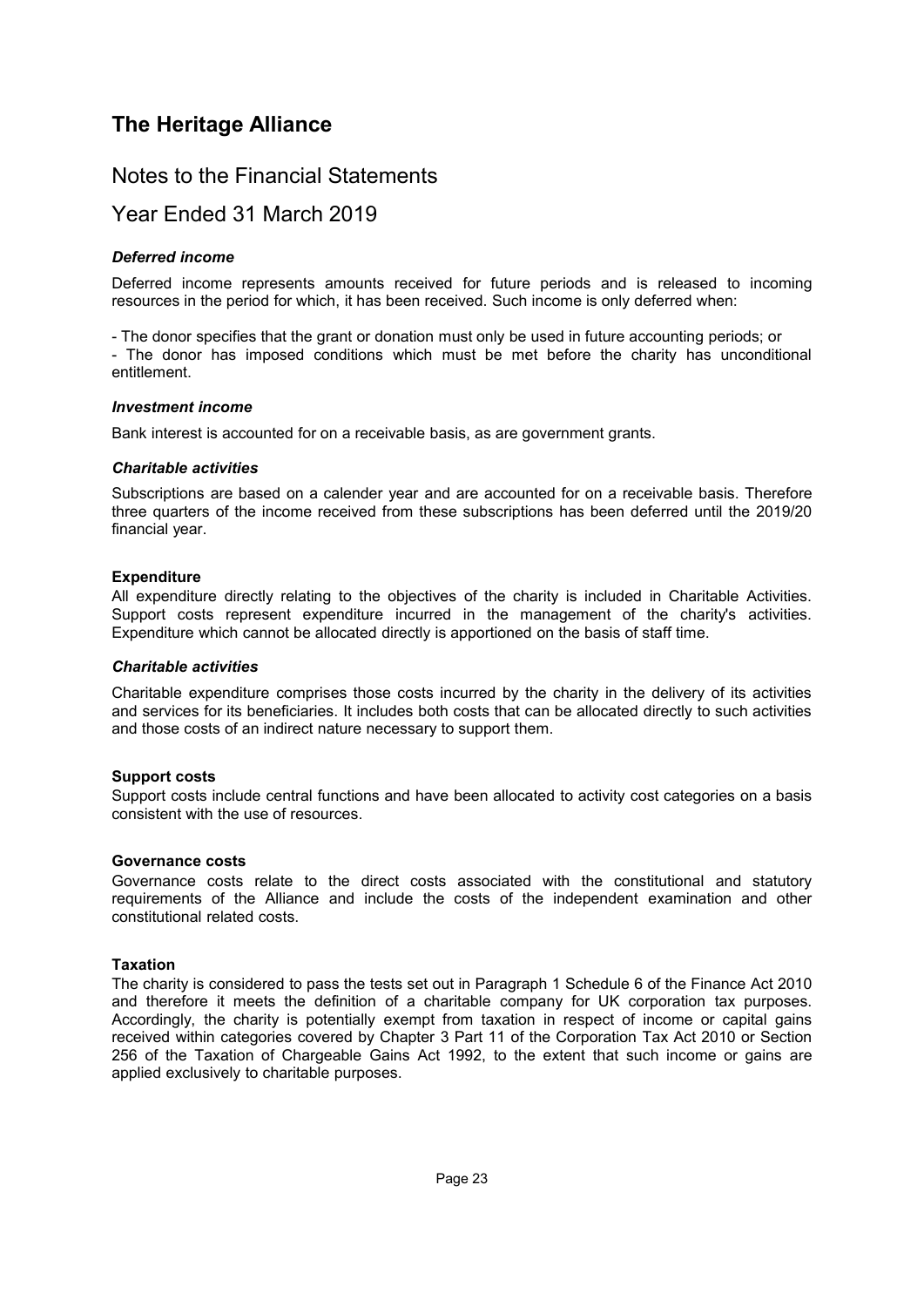## Notes to the Financial Statements

## Year Ended 31 March 2019

#### **Tangible fixed assets**

Individual fixed assets costing £1,000 or more are initially recorded at cost, less any subsequent accumulated depreciation and subsequent accumulated impairment losses.

#### **Depreciation and amortisation**

Depreciation is provided on tangible fixed assets so as to write off the cost or valuation, less any estimated residual value, over their expected useful economic life.

#### **Fixed asset investments**

At year end the charity owned all of the issued ordinary share capital, consisting of 1 ordinary shares of £1 each, of the Heritage Alliance Trading Limited, a company registered in the UK, whose purpose was the delivery of Discovering Places project and which has now become dormant.

#### **Fund structure**

Unrestricted funds comprise the general funds of the charity. General funds are available for use at the Trustees' discretion in furtherance of the general objectives of the Charity and have not been designated for other purposes.

Restricted funds are funds which are to be used in accordance with specific restrictions imposed by the donors or which have been raised by the charity for particular purposes. The purpose of each restricted fund is set out in the notes to the financial statements.

#### **Pensions and other post retirement obligations**

The Charity contributes to the personal pension arrangements for certain employees. Any cost of providing pensions for employees is charged to the Statement of Financial Activities in the year in which the contributions are paid.

#### **Financial instruments**

#### *Classification*

The charity holds the following financial instruments:

- Short term trade and other debtors and creditors;
- Cash and bank balances.

All financial instruments are classified as basic.

#### *Recognition and measurement*

The charity has chosen to apply the recognition and measurement principles in FRS102.

Financial instruments are recognised when the charity becomes party to the contractual provisions of the instrument and derecognised when in the case of assets, the contractual rights to cash flows from the assets expire or substantially all the risks and rewards of ownership are transferred to another party, or in the case of liabilities, when the charity's obligations are discharged, expire or are cancelled.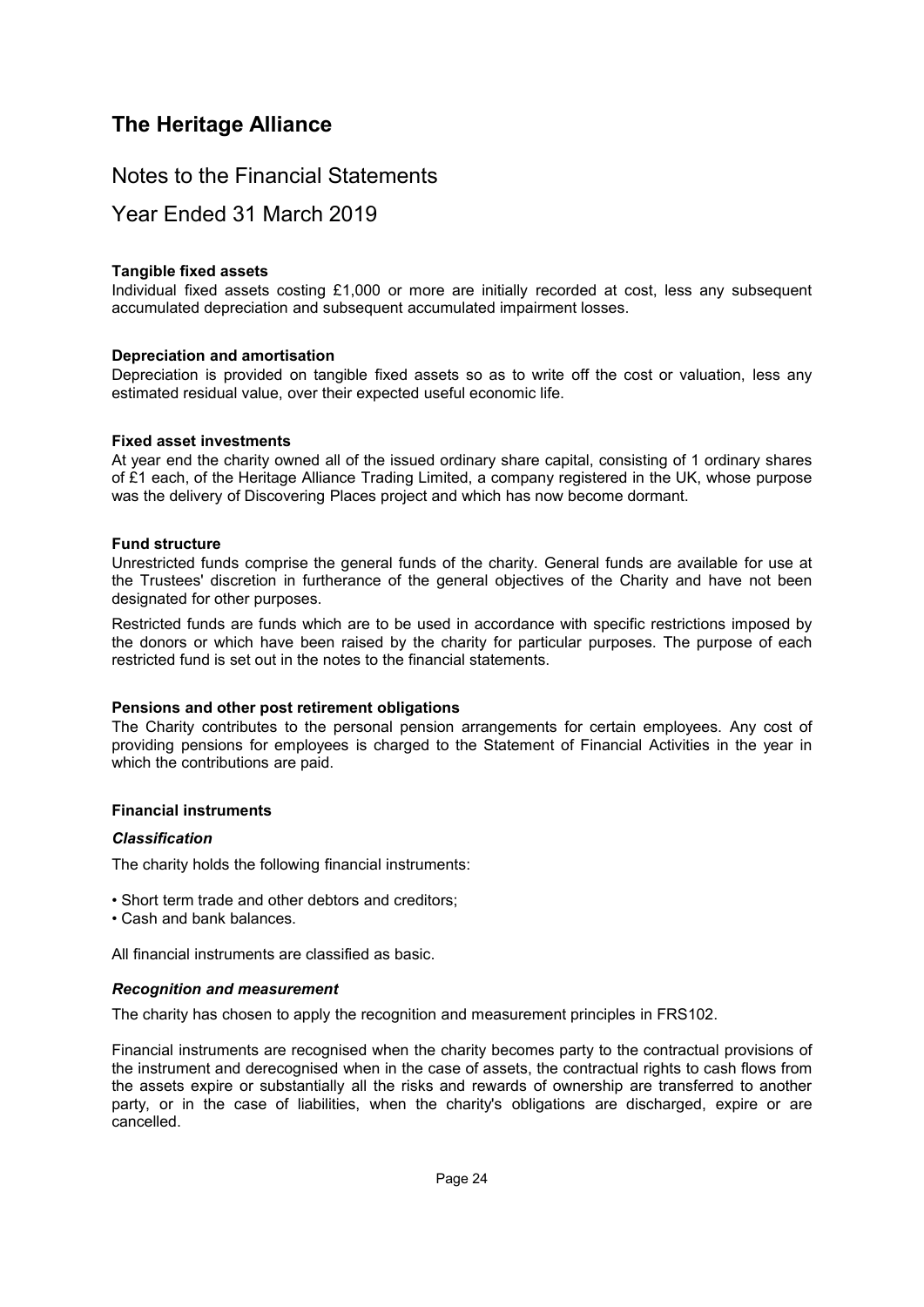Notes to the Financial Statements

<span id="page-26-0"></span>Year Ended 31 March 2019

### **[3](#page-26-0) Income from donations and legacies**

|                            | <b>Unrestricted</b><br>general<br>funds | <b>Restricted</b><br>funds | Total<br>2019<br>£ | Total<br>2018<br>£ |
|----------------------------|-----------------------------------------|----------------------------|--------------------|--------------------|
| Donations and legacies;    |                                         |                            |                    |                    |
| Donations from individuals | 5,083                                   | 12                         | 5,095              | 1,546              |
|                            | 5,083                                   | 12                         | 5,095              | 1,546              |

### <span id="page-26-1"></span>**[4](#page-26-1) Income from charitable activities**

|                             | <b>Unrestricted</b><br>general<br>funds<br>£ | <b>Restricted</b><br>funds<br>£ | Total<br>2019<br>£ | Total<br>2018<br>£ |
|-----------------------------|----------------------------------------------|---------------------------------|--------------------|--------------------|
| Grants                      | 61,750                                       | 29,500                          | 91,250             | 179,152            |
| Members' subscriptions      | 45,555                                       | 3,778                           | 49,333             | 35,532             |
| Income from Heritage 2020   |                                              |                                 |                    |                    |
| support                     | 77,659                                       |                                 | 77,659             | 57,171             |
| Income from update bulletin | 9,053                                        |                                 | 9,053              | 6,504              |
| Sponsorship                 | 23,800                                       | 6,189                           | 29,989             | 26,583             |
| Income from events          | 6,828                                        | 2,907                           | 9,735              | 9,714              |
|                             | 224,645                                      | 42.374                          | 267,019            | 314.656            |

### <span id="page-26-2"></span>**[5](#page-26-2) Investment income**

|                         | <b>Unrestricted</b> |       |       |
|-------------------------|---------------------|-------|-------|
|                         | general             | Total | Total |
|                         | funds               | 2019  | 2018  |
|                         |                     |       |       |
| Other investment income | 229                 | 229   | 92    |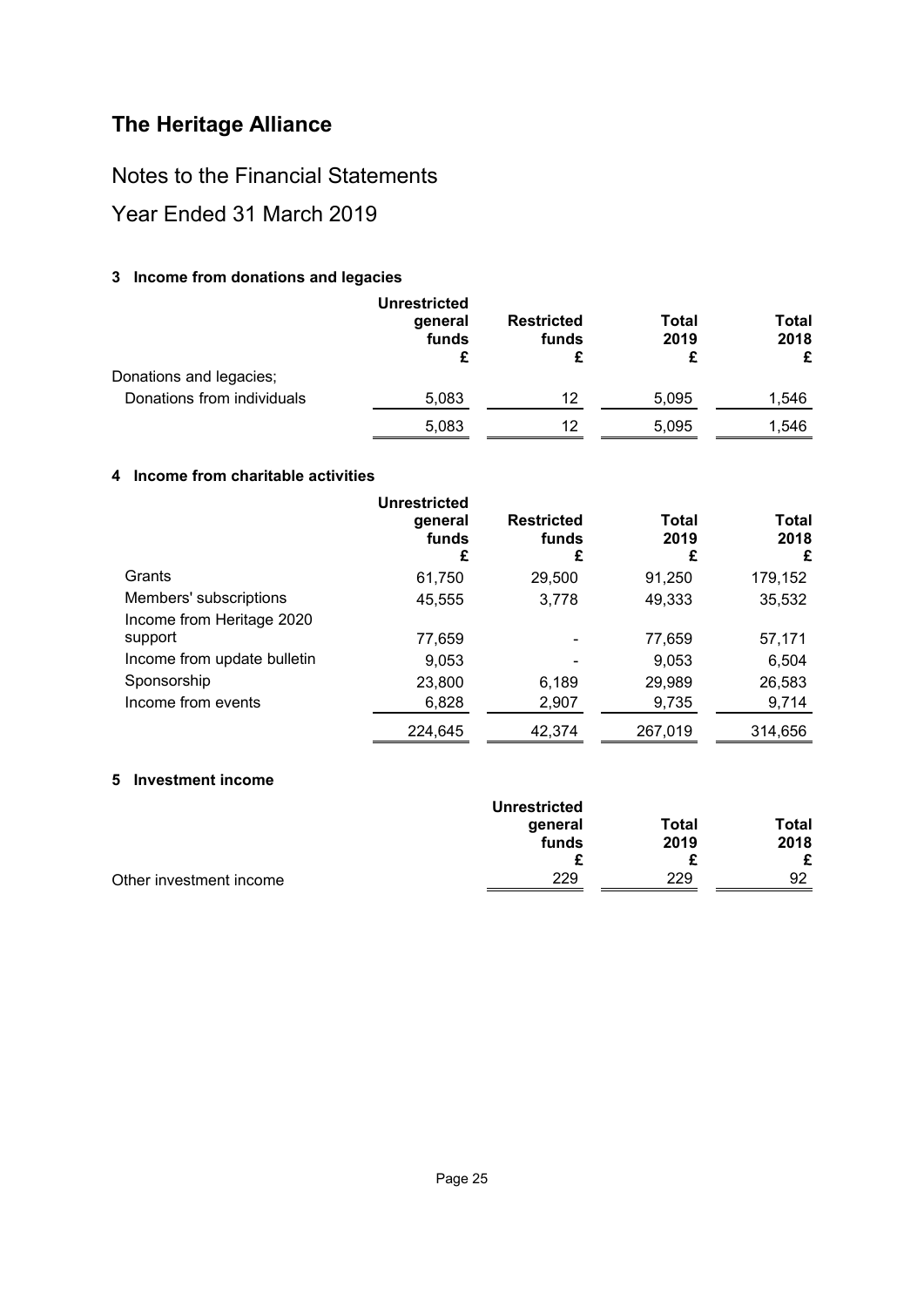Notes to the Financial Statements

<span id="page-27-0"></span>Year Ended 31 March 2019

### **[6](#page-27-0) Expenditure on charitable activities**

|                                            | <b>Unrestricted</b><br>general<br>funds<br>£ | <b>Restricted</b><br>funds<br>£          | <b>Total</b><br>2019<br>£ | Total<br>2018<br>£ |
|--------------------------------------------|----------------------------------------------|------------------------------------------|---------------------------|--------------------|
| Salaries and national insurance            | 56,018                                       |                                          | 56,018                    | 50,369             |
| Project expenses                           |                                              | 5,713                                    | 5,713                     | 124,498            |
| Project salaries and national<br>insurance |                                              |                                          |                           | 6,312              |
| Support costs                              | 169,761                                      |                                          | 169,761                   | 150,073            |
|                                            | 225,779                                      | 5,713                                    | 231,492                   | 331,252            |
|                                            | <b>Activity</b><br>undertaken<br>directly    | <b>Activity</b><br>support<br>costs<br>£ | <b>Total</b><br>2019      | Total<br>2018<br>£ |
| Heritage projects                          | 61,731                                       | 169,761                                  | 231,492                   | 331,252            |

Included in the expenditure analysed above, there are also governance costs of £2,476 (2018 - £1,422) which relate directly to charitable activities. See note 7 for further details.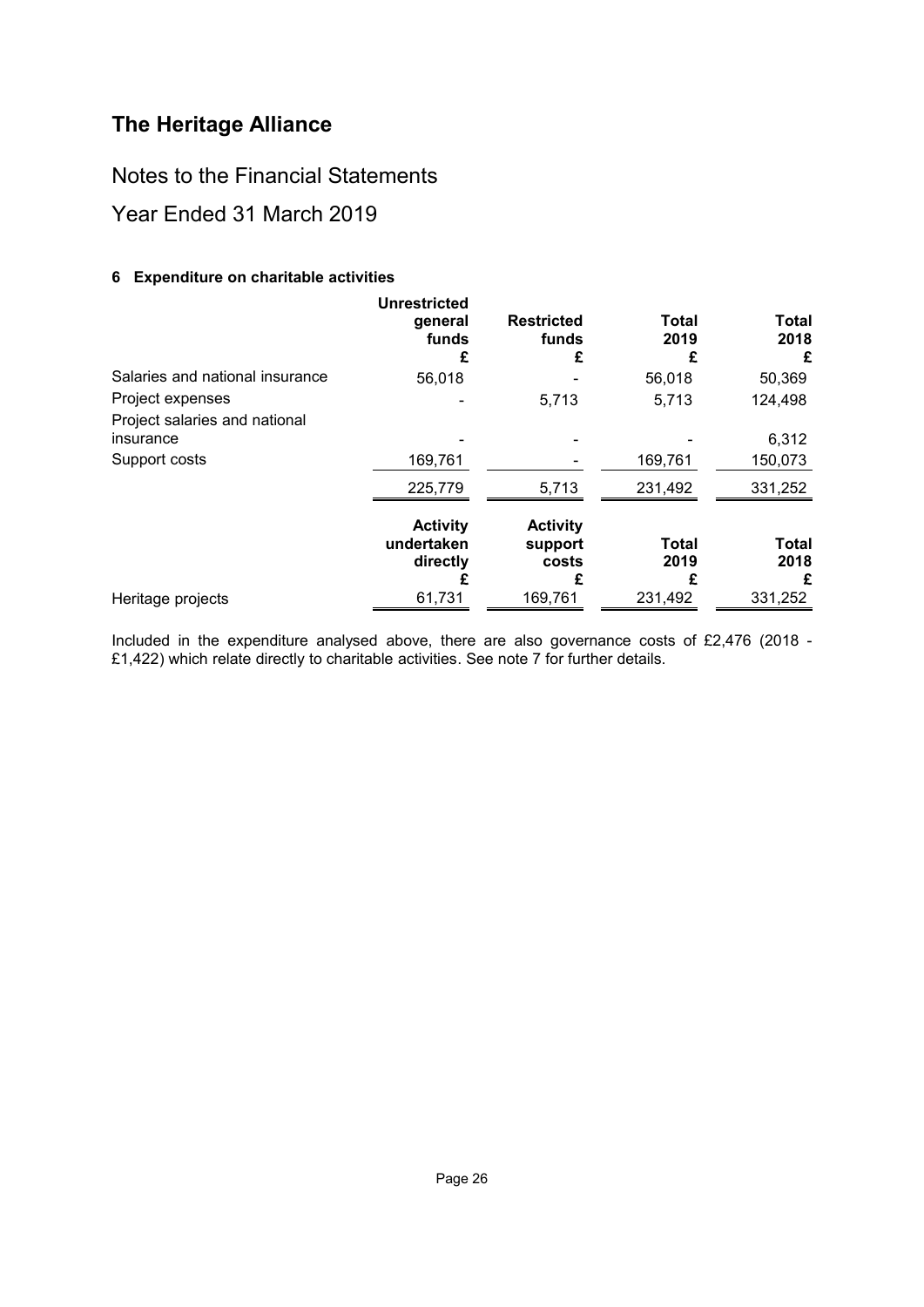Notes to the Financial Statements

## <span id="page-28-0"></span>Year Ended 31 March 2019

### **[7](#page-28-0) Analysis of governance and support costs**

### **Charitable activities expenditure**

|                                   | <b>Unrestricted</b><br>general<br>funds<br>£ | Total<br>2019<br>£ | Total<br>2018<br>£ |
|-----------------------------------|----------------------------------------------|--------------------|--------------------|
| Salaries and national insurance   | 47,304                                       | 47,304             | 43,615             |
| Rent, rates and services          | 17,047                                       | 17,047             | 26,117             |
| Professional fees                 | 60,069                                       | 60,069             | 36,708             |
| Printing, postage and stationery  | 1,484                                        | 1,484              | 2,118              |
| Telephone                         | 3,144                                        | 3,144              | 3,759              |
| Travel and subsistence            | 3,084                                        | 3,084              | 3,332              |
| Insurance                         | 1,320                                        | 1,320              | 1,408              |
| Other expenses                    | 1,468                                        | 1,468              | 1,301              |
| Subscriptions to external bodies  | 998                                          | 998                | 1,394              |
| AGM, national and regional events | 23,565                                       | 23,565             | 23,778             |
| Bank charges                      | 161                                          | 161                | 31                 |
| Computer expenses                 | 7,641                                        | 7,641              | 5,090              |
| Governance costs                  | 2,476                                        | 2,476              | 1,422              |
|                                   | 169,761                                      | 169,761            | 150,073            |

### **Governance costs**

|                                         | <b>Unrestricted</b><br>general<br>funds |       | Total<br>2018<br>£ |  |
|-----------------------------------------|-----------------------------------------|-------|--------------------|--|
| Independent examiner fees               |                                         |       |                    |  |
| Examination of the financial statements | 2.476                                   | 2.476 | 1.422              |  |
|                                         | 2.476                                   | 2.476 | 1.422              |  |

The above includes the fee for the subsidiary company Heritage Alliance Trading Limited.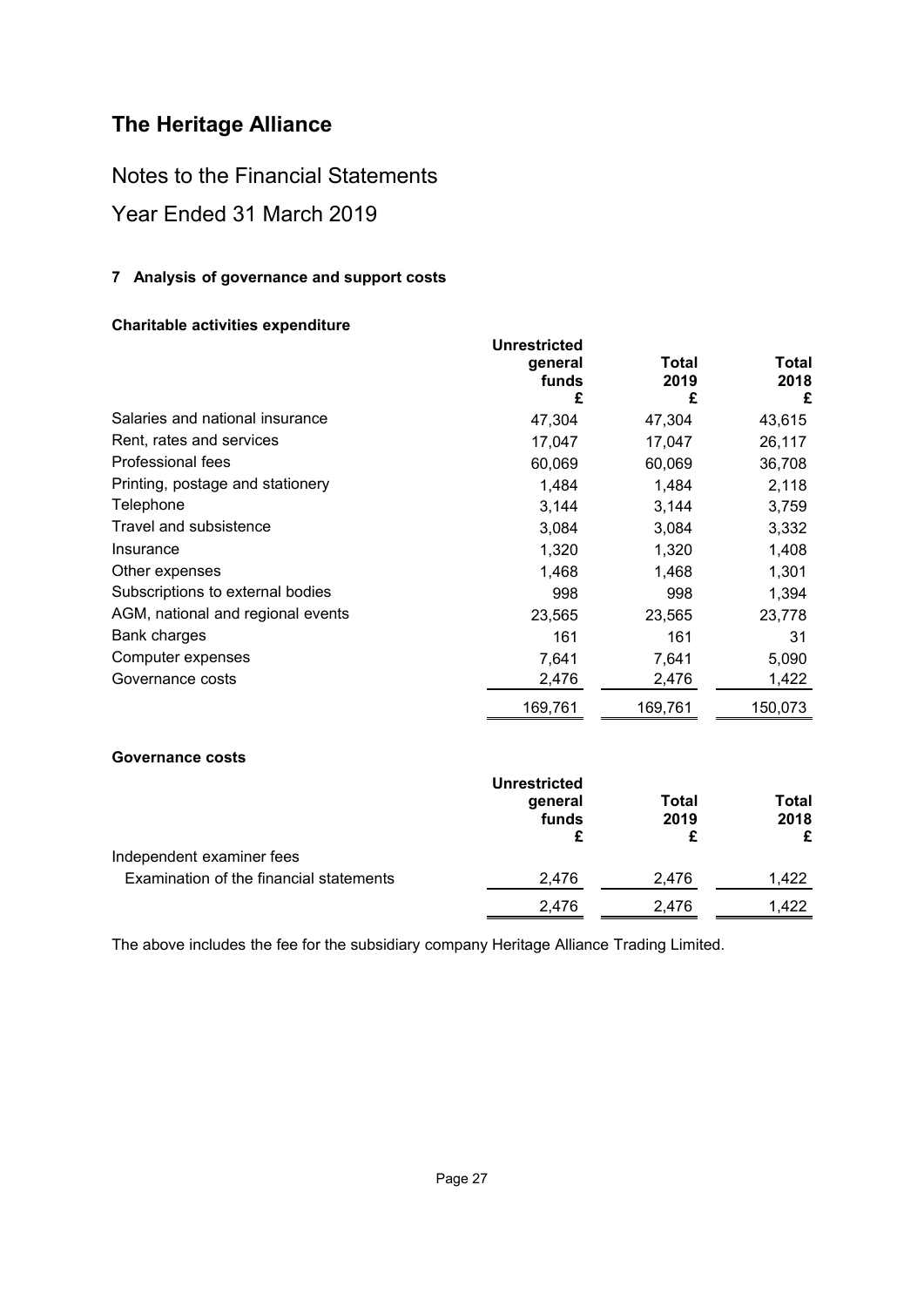## Notes to the Financial Statements

## <span id="page-29-0"></span>Year Ended 31 March 2019

### **[8](#page-29-0) Trustees remuneration and expenses**

No trustees, nor any persons connected with them, have received any remuneration from the group during the year.

<span id="page-29-1"></span>1 Trustee received reimbursements of travel and subsistence expenses amounting to £298 in the current year (2018 - 1 Trustee; £166).

### **[9](#page-29-1) Staff costs**

The aggregate payroll costs were as follows:

|                                   | 2019<br>£ | 2018<br>£ |
|-----------------------------------|-----------|-----------|
| Staff costs during the year were: |           |           |
| Wages and salaries                | 90,555    | 87,067    |
| Social security costs             | 6.710     | 7.949     |
| Pension costs                     | 6,057     | 5,280     |
|                                   | 103,322   | 100,296   |

The monthly average number of persons (including senior management team) employed by the group during the year expressed as average headcount was as follows:

|                              | 2019      | 2018 |
|------------------------------|-----------|------|
|                              | <b>No</b> | No   |
| Full and part time employees |           |      |

3 (2018 - 3) of the above employees participated in the Defined Contribution Pension Schemes.

The key management personnel of the group are considered to be the Trustees and CEO. The total employee benefits paid to key management personnel during the year was £44,049 (2018 - £40,733).

<span id="page-29-2"></span>No employee received emoluments of more than £60,000 during the year.

### **[10](#page-29-2) Independent examiner's remuneration**

|                                         | 2019  | 2018  |
|-----------------------------------------|-------|-------|
| Examination of the financial statements | 2.476 | 1.422 |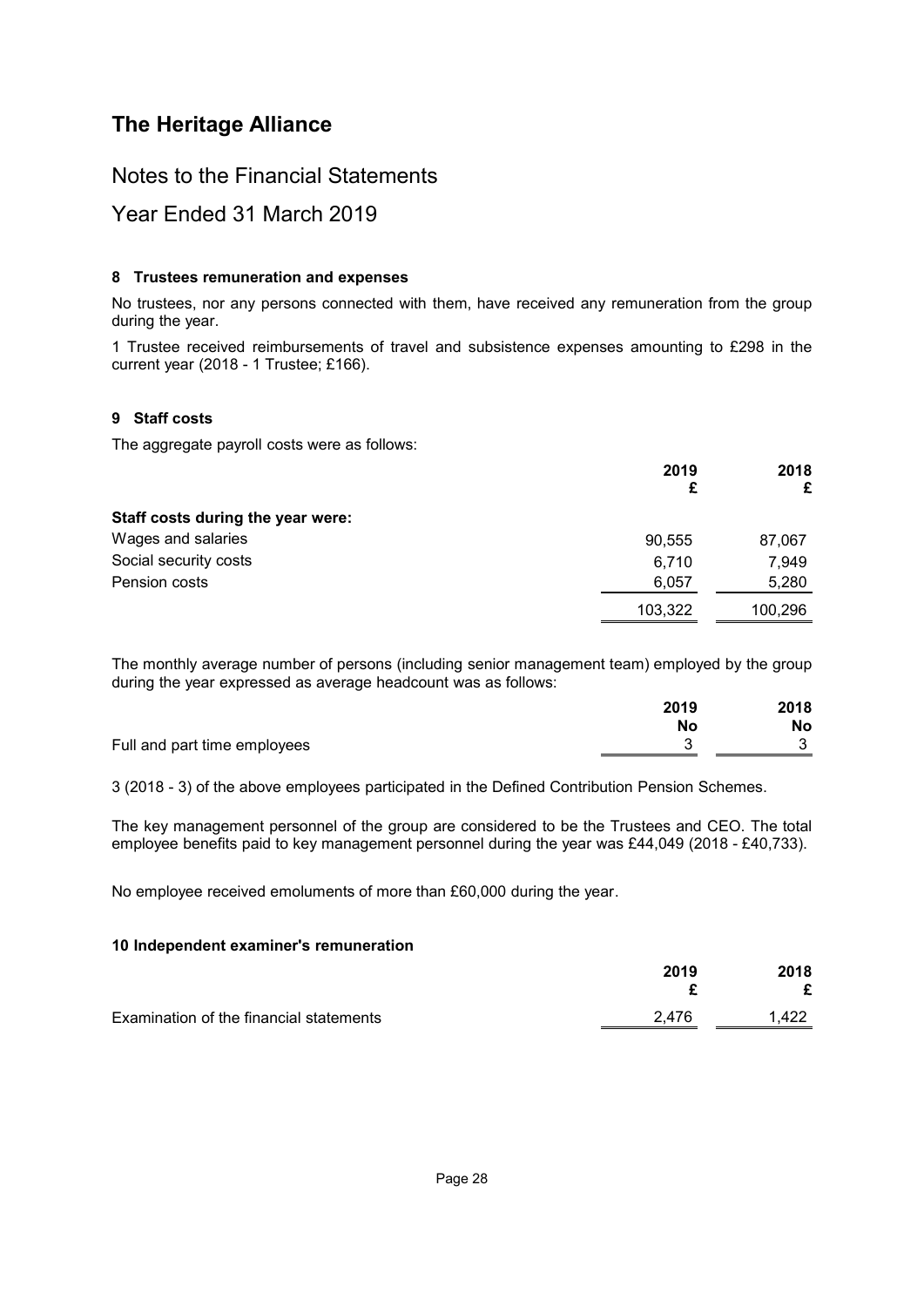Notes to the Financial Statements

## <span id="page-30-0"></span>Year Ended 31 March 2019

### **[11](#page-30-0) Taxation**

<span id="page-30-1"></span>The group is a registered charity and is therefore exempt from taxation.

### **[12](#page-30-1) Fixed asset investments**

### **Charity**

|                                                          | 2019 | 2018 |
|----------------------------------------------------------|------|------|
|                                                          |      |      |
| Shares in group undertakings and participating interests |      |      |

### **Shares in group undertakings and participating interests**

|                  | <b>Subsidiary</b><br>undertakings<br>ż. | <b>Total</b><br>£ |
|------------------|-----------------------------------------|-------------------|
| Cost             |                                         |                   |
| At 1 April 2018  |                                         |                   |
| At 31 March 2019 |                                         |                   |
| Net book value   |                                         |                   |
| At 31 March 2019 |                                         |                   |
| At 31 March 2018 |                                         |                   |

### **Details of undertakings**

Details of the investments in which the charity holds 20% or more of the nominal value of any class of share capital are as follows:

| Undertaking                                 | <b>Country of</b><br>incorporation<br><b>Holding</b> | <b>Proportion of</b><br>voting rights and<br>shares held | <b>Principal activity</b> |
|---------------------------------------------|------------------------------------------------------|----------------------------------------------------------|---------------------------|
| <b>Subsidiary undertakings</b>              |                                                      |                                                          |                           |
| Heritage Alliance<br><b>Trading Limited</b> | England and Wales Ordinary shares                    | 100%                                                     | dormant company           |
|                                             |                                                      |                                                          |                           |

The address of its registered office is: 5-11 Lavington Street, London, SE1 0NS, United Kingdom.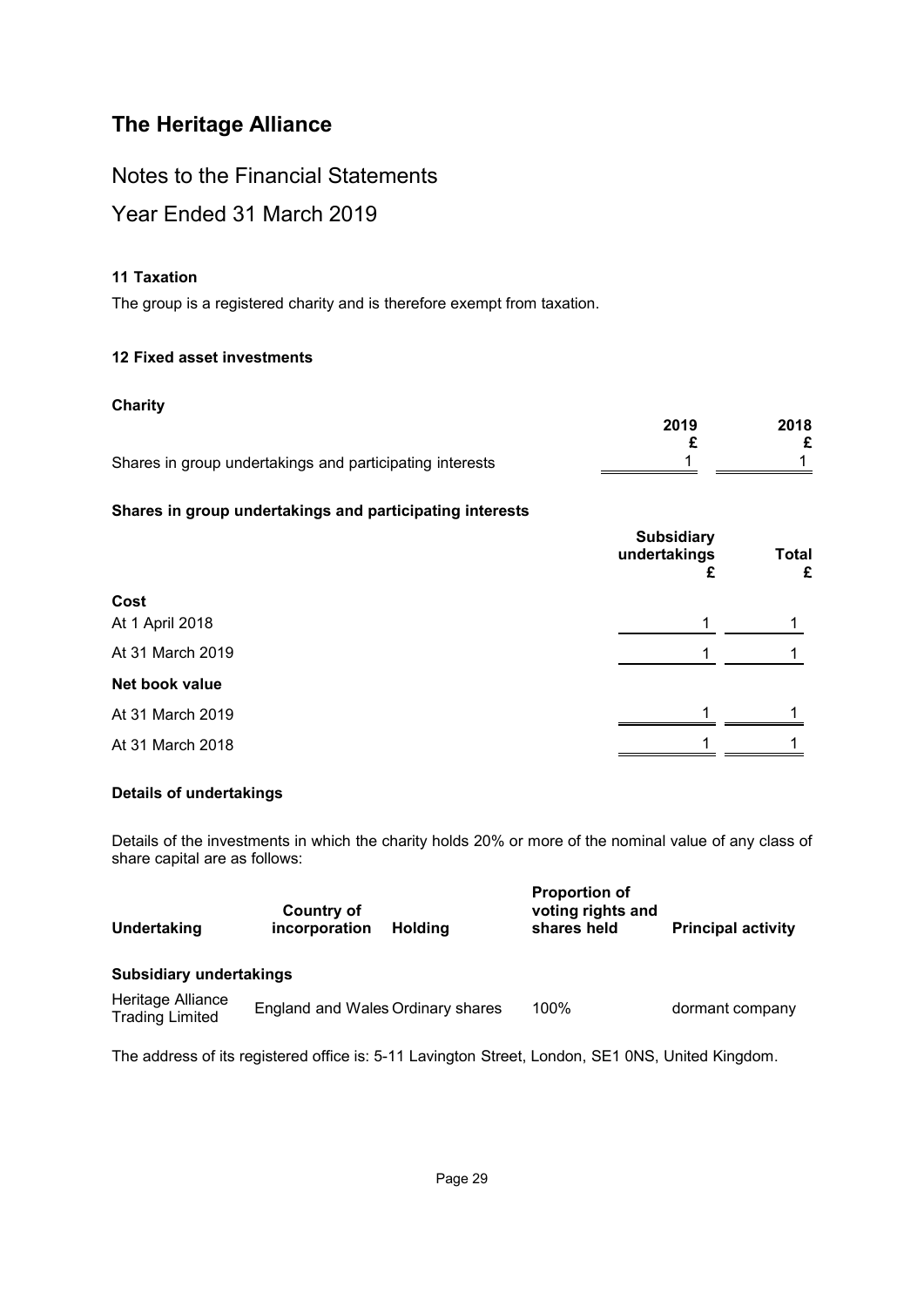## Notes to the Financial Statements

## <span id="page-31-0"></span>Year Ended 31 March 2019

### **[13](#page-31-0) Debtors**

|               | Group  |        |        | <b>Charity</b> |
|---------------|--------|--------|--------|----------------|
|               | 2019   | 2018   | 2019   | 2018           |
|               |        |        | £      | £              |
| Trade debtors | 3,855  | 35,800 | 3,855  | 35,800         |
| Prepayments   | 5,919  | 853    | 5,919  | 853            |
| Other debtors | 2,402  | 3,015  | 2,402  | 3,015          |
|               | 12.176 | 39,668 | 12.176 | 39,668         |

### <span id="page-31-1"></span>**[14](#page-31-1) Creditors: amounts falling due within one year**

|                                    |         | Group   |         | <b>Charity</b> |
|------------------------------------|---------|---------|---------|----------------|
|                                    | 2019    | 2018    | 2019    | 2018           |
|                                    | £       | £       | £       | £              |
| <b>Bank overdrafts</b>             |         | 1,846   |         | 1,846          |
| Trade creditors                    | 7,854   | 9,967   | 7,854   | 9,967          |
| Other taxation and social security | 4,985   | 1.917   | 4,985   | 1,917          |
| Other creditors                    | 7,471   | 6,750   | 7,472   | 6,751          |
| Accruals                           | 10,193  | 14,998  | 10,193  | 14,998         |
| Deferred income                    | 114,284 | 103,374 | 114,284 | 103,374        |
|                                    | 144.787 | 138,852 | 144,788 | 138,853        |

### **Deferred income**

|                                        | 2019       |
|----------------------------------------|------------|
| Group                                  | £          |
| Deferred income at 1 April 2018        | (103, 374) |
| Resources deferred in the period       | (142, 829) |
| Amounts released from previous periods | 131,919    |
| Deferred income at 31 March 2019       | (114, 284) |
|                                        | 2019       |
| Charity                                | £          |
| Deferred income at 1 April 2018        | (103, 374) |
| Resources deferred in the period       | (142, 829) |
| Amounts released from previous periods | 131,919    |
| Deferred income at 31 March 2019       | (114, 284) |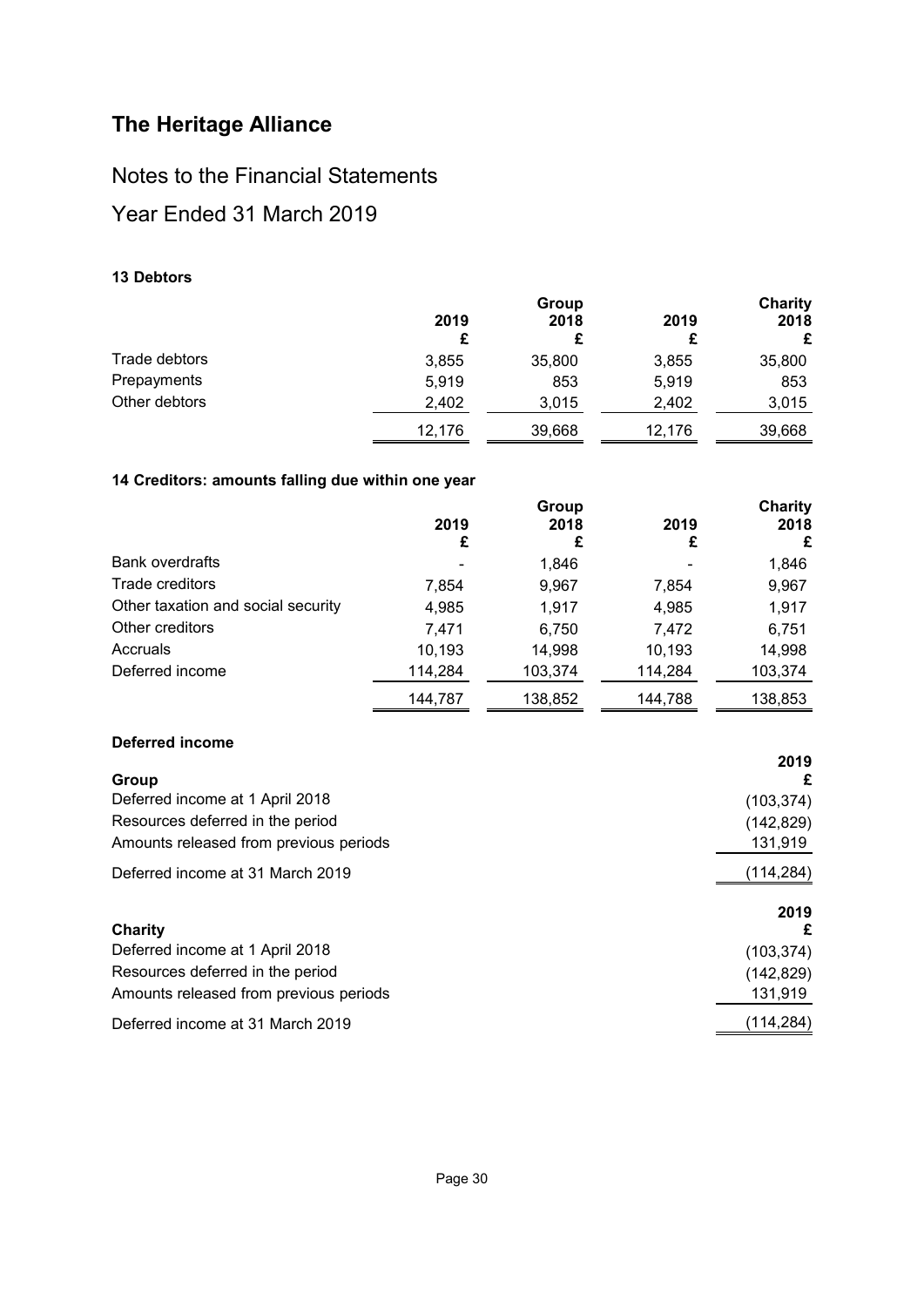Notes to the Financial Statements

<span id="page-32-0"></span>Year Ended 31 March 2019

### **[15](#page-32-0) Creditors: amounts falling due after one year**

|                 |       | Group  |       |        |
|-----------------|-------|--------|-------|--------|
|                 | 2019  | 2018   | 2019  | 2018   |
|                 |       |        |       |        |
| Other creditors | 8,000 | 10,000 | 8.000 | 10,000 |

### <span id="page-32-1"></span>**[16](#page-32-1) Commitments**

### **Group and Charity**

### **Commitments under operating leases**

The total amount contracted for but not provided in the financial statements was £4,125 (2018 - £12,375).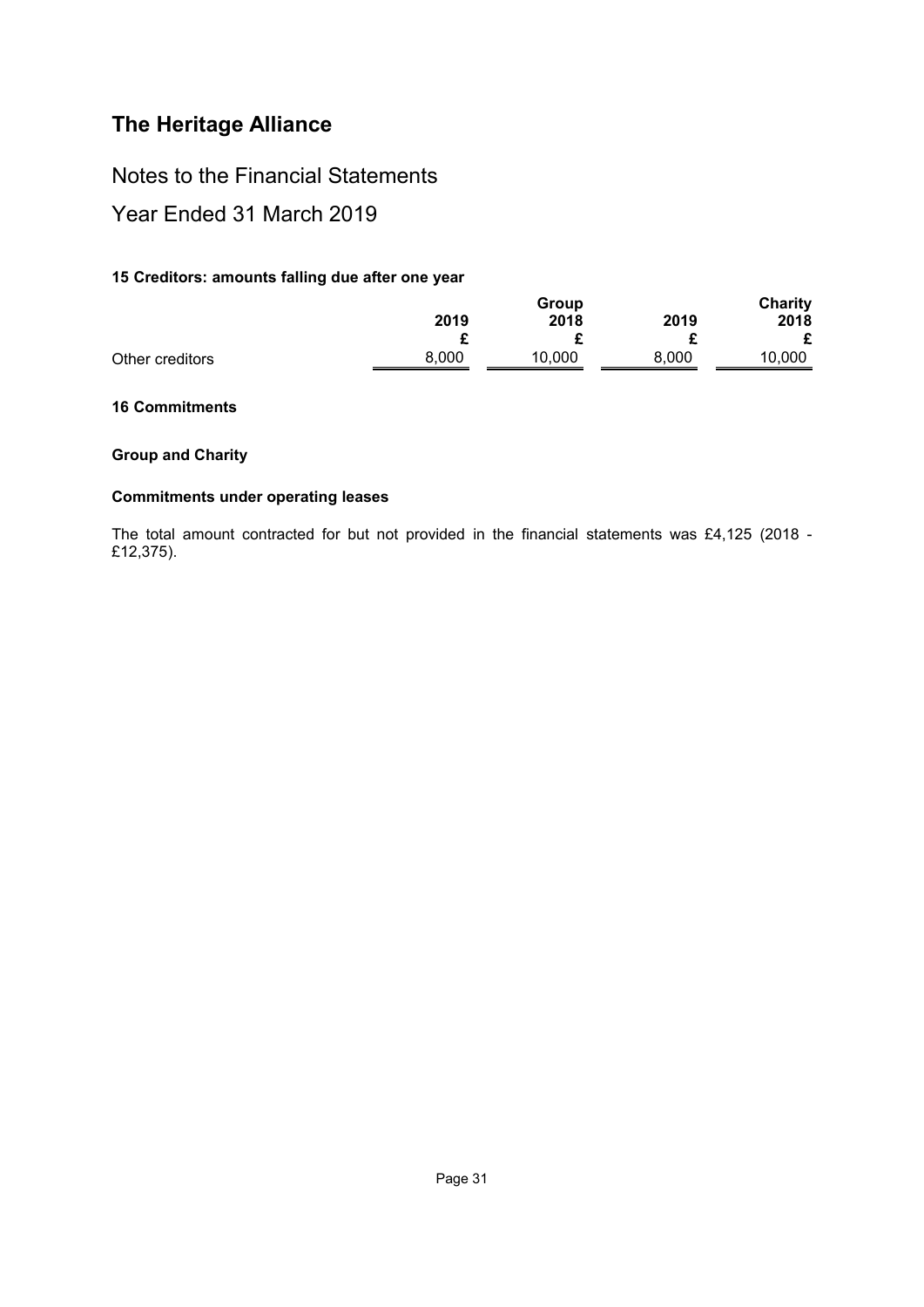Notes to the Financial Statements

## <span id="page-33-0"></span>Year Ended 31 March 2019

### **[17](#page-33-0) Funds**

### **Group and Charity**

| oroap and Ondrity                                            | <b>Balance at</b><br>1 April<br>2018<br>£ | Incoming<br>resources<br>£ | <b>Resources</b><br>expended<br>£ | <b>Transfers</b><br>£ | <b>Balance</b> at<br>31 March<br>2019<br>£ |
|--------------------------------------------------------------|-------------------------------------------|----------------------------|-----------------------------------|-----------------------|--------------------------------------------|
| <b>Unrestricted funds</b>                                    |                                           |                            |                                   |                       |                                            |
| General<br>Charity and group                                 | 117,931                                   | 229,957                    | (225, 779)                        | 3,000                 | 125,109                                    |
| <b>Restricted funds</b><br><b>Heritage Funding Directory</b> |                                           |                            |                                   |                       |                                            |
| Project                                                      | 5,635                                     |                            | (407)                             | (1,000)               | 4,228                                      |
| <b>HRB</b>                                                   | 7,714                                     | 12,886                     | (5,306)                           | (2,000)               | 13,294                                     |
| Philanthropy                                                 | 533                                       |                            |                                   |                       | 533                                        |
| Resiliance                                                   |                                           | 9,500                      |                                   |                       | 9,500                                      |
| <b>Travel Grant scheme</b>                                   |                                           | 20,000                     |                                   |                       | 20,000                                     |
| <b>Total restricted funds</b>                                | 13,882                                    | 42,386                     | (5, 713)                          | (3,000)               | 47,555                                     |
| <b>Total funds</b>                                           | 131,813                                   | 272,343                    | (231, 492)                        |                       | 172,664                                    |
|                                                              | <b>Balance at</b><br>1 April<br>2017<br>£ | Incoming<br>resources<br>£ | <b>Resources</b><br>expended<br>£ | <b>Transfers</b><br>£ | <b>Balance at</b><br>31 March<br>2018<br>£ |
| <b>Unrestricted funds</b>                                    |                                           |                            |                                   |                       |                                            |
| <b>General</b>                                               |                                           |                            |                                   |                       |                                            |
| Charity and group                                            | 113,786                                   | 192,100                    | (200, 442)                        | 12,487                | 117,931                                    |
| <b>Restricted funds</b><br><b>Heritage Funding Directory</b> |                                           |                            |                                   |                       |                                            |
| Project                                                      | 4,405                                     | 2,500                      | (270)                             | (1,000)               | 5,635                                      |
| <b>HRB</b>                                                   | 24,664                                    | 5,478                      | (20, 428)                         | (2,000)               | 7,714                                      |
| Philanthropy                                                 | 633                                       |                            | (100)                             |                       | 533                                        |
| Giving to Heritage                                           | 3,283                                     | 116,216                    | (110, 012)                        | (9, 487)              |                                            |
| <b>Total restricted funds</b>                                | 32,985                                    | 124,194                    | (130, 810)                        | (12, 487)             | 13,882                                     |
| <b>Total funds</b>                                           | 146,771                                   | 316,294                    | (331, 252)                        |                       | 131,813                                    |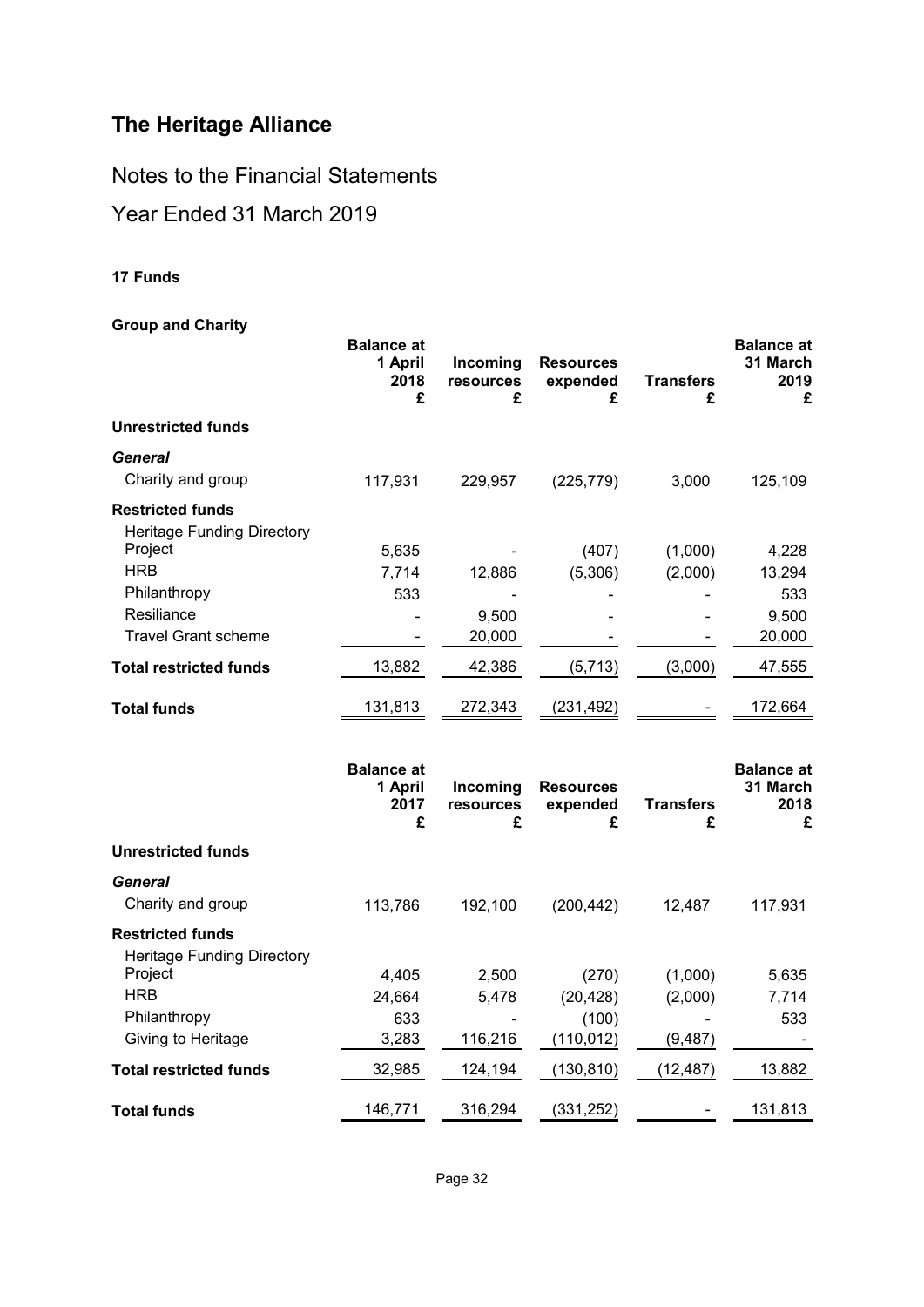## Notes to the Financial Statements

## Year Ended 31 March 2019

The specific purposes for which the funds are to be applied are as follows:

1. Heritage Funding Directory. The ongoing maintenance of this free online directory to heritage funds is supported by a generous grant of £2,500 p.a. from the Country Houses Foundation.

2.Historic Religious Buildings Group, formerly the Places of Worship group. This interfaith and cross denominational forum has functioned on an entirely voluntary basis since April 2011. Membership fees were introduced in 2013 to enable the Group to meet the costs of its annual meeting, office use charge and the volunteer Development Officer's travel expenses.

3. Philanthropy programme. The main project has now concluded and the remaining funds are being used to support general philanthropic work.

4. Resiliance.This was funding received from Heritage Lottery for a resilience bid for new staffing to take us forward and allow the charity to grow.

5. Travel grant scheme. The funding from the British Council to run a Travel grant scheme to promote travel to our members to countries on the Overseas Development Listing and also to Europe.

6. Giving to Heritage was a major 2.5 year project, led by The Heritage Alliance in partnership with the Institute of Fundraising and funded predominantly by the HLF and also supported by course fees. This was the final year in the delivery phase of the project which involved training/workshop programme to assist Heritage organisations to diversify their income streams.

<span id="page-34-0"></span>Transfers represent apportionment of central support costs against restricted projects.

#### **[18](#page-34-0) Analysis of net assets between funds**

**Group**

|                            | <b>Unrestricted</b><br>general funds | <b>Restricted</b><br>funds | <b>Total funds</b> |
|----------------------------|--------------------------------------|----------------------------|--------------------|
| Current assets             | 277,896                              | 47.555                     | 325.451            |
| <b>Current liabilities</b> | (144,787)                            | $\overline{\phantom{a}}$   | (144, 787)         |
| Creditors over 1 year      | (8,000)                              | $\overline{\phantom{a}}$   | (8,000)            |
| Total net assets           | 125,109                              | 47,555                     | 172,664            |